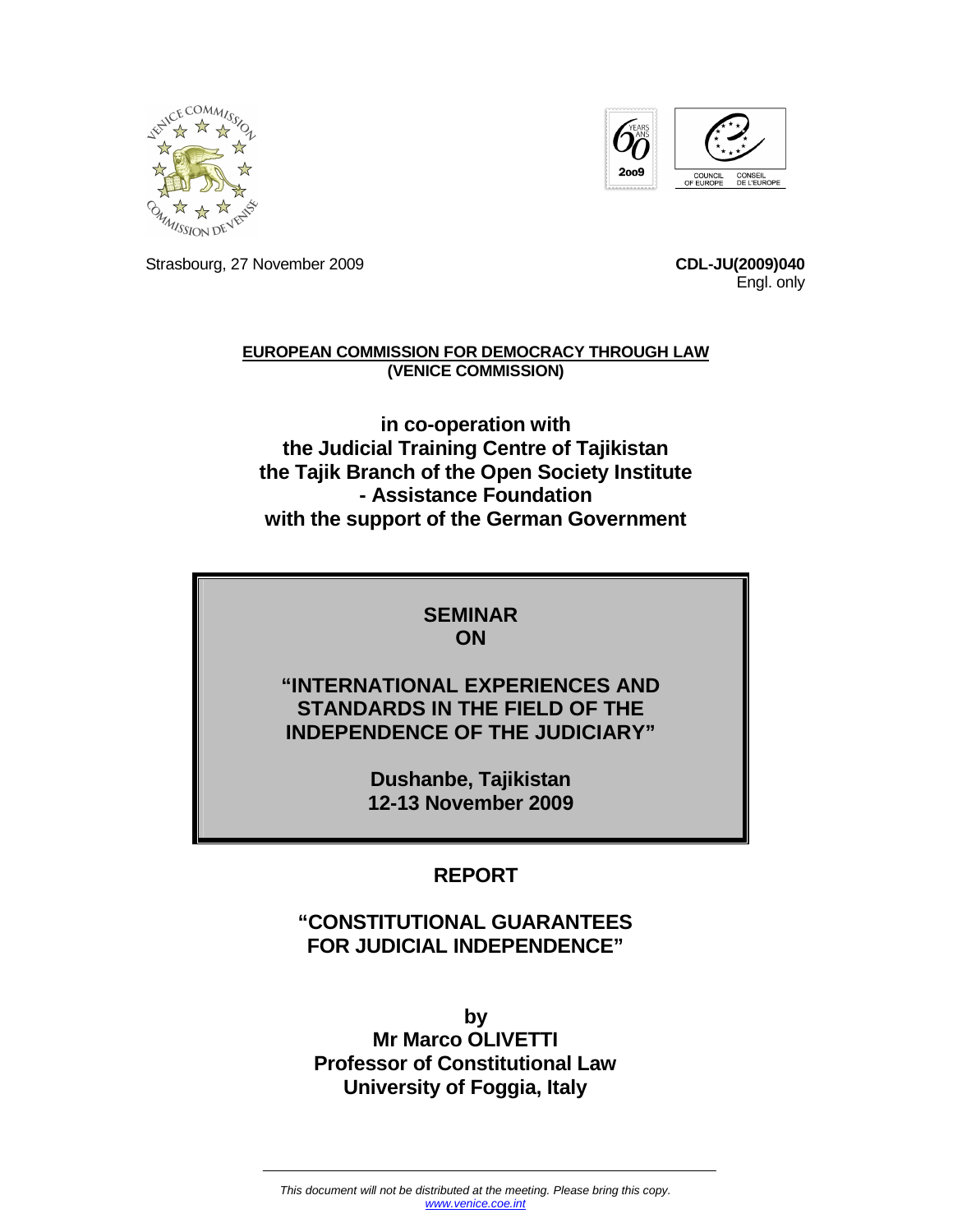#### **CONSTITUTIONAL GUARANTEES FOR JUDICIAL INDEPENDENCE**

Dushanbé, Tagikistan,November 12, 2009Prof. Marco Olivetti University of Foggia, Italy

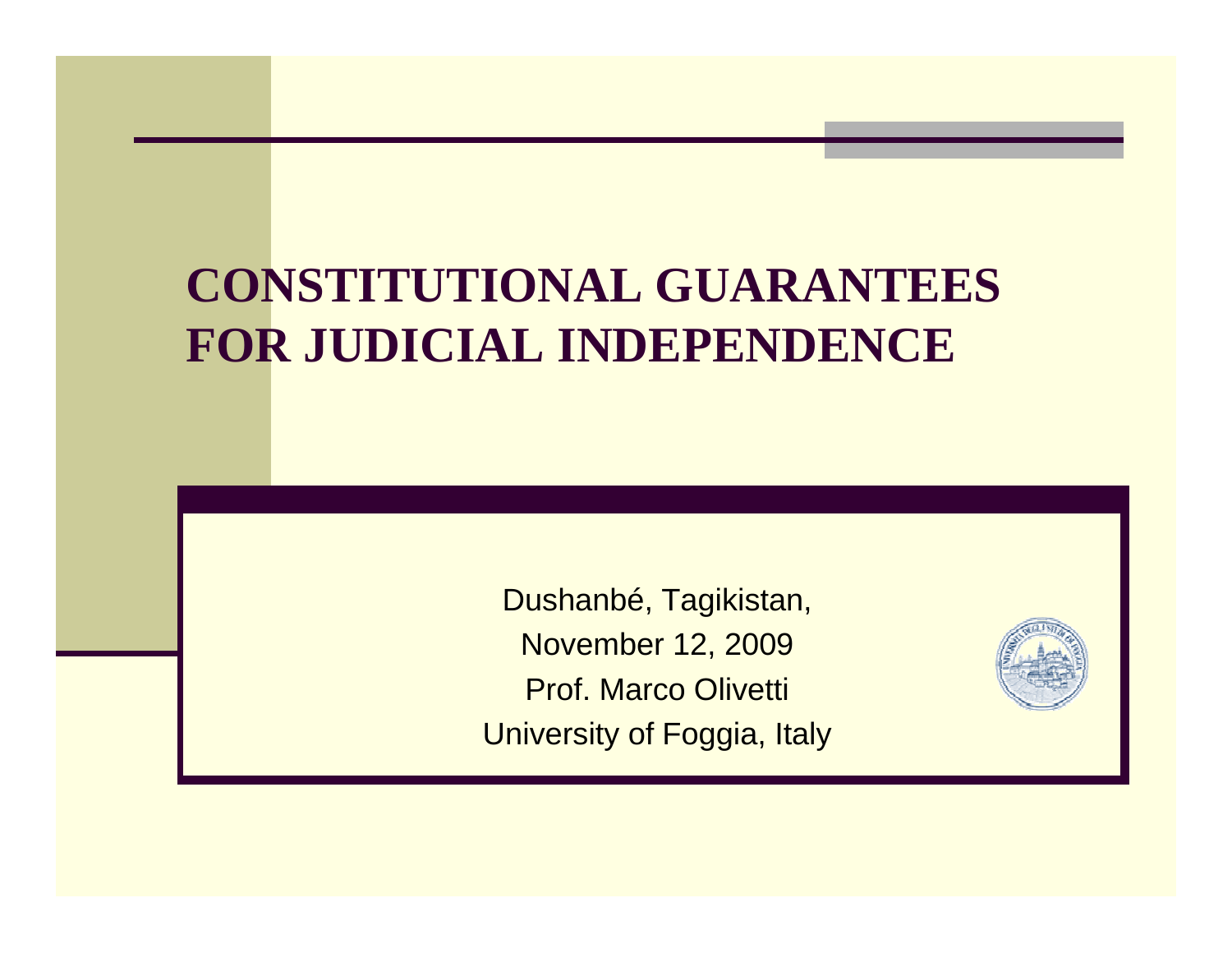# Judicial independence is a central value in liberal democracies.

General statements in international law:

art. 10 of UDHR

- Everyone is entitled in full equality to a fair and public hearing by an independent and importial tribunal in the determination of his rights and obligations and of and impartial tribunal, in the determination of his rights and obligations and of any criminal charge against him.
- art. 6, par. 1 of ECHR
- In the determination of his civil rights and obligations or of any criminal charge<br>against him, everyone is entitled to a fair and public bearing within a reasonabl against him, everyone is entitled to a fair and public hearing within a reasonable time by an independent and impartial tribunal established by law. Judgement shall be pronounced publicly by the press and public may be excluded from all or part of the trial in the interest of morals, public order or national security in a democratic society, where the interests of juveniles or the protection of the private life of the parties so require, or the extent strictly necessary in the opinion of the court in special circumstances where publicity would prejudice the interests of justice.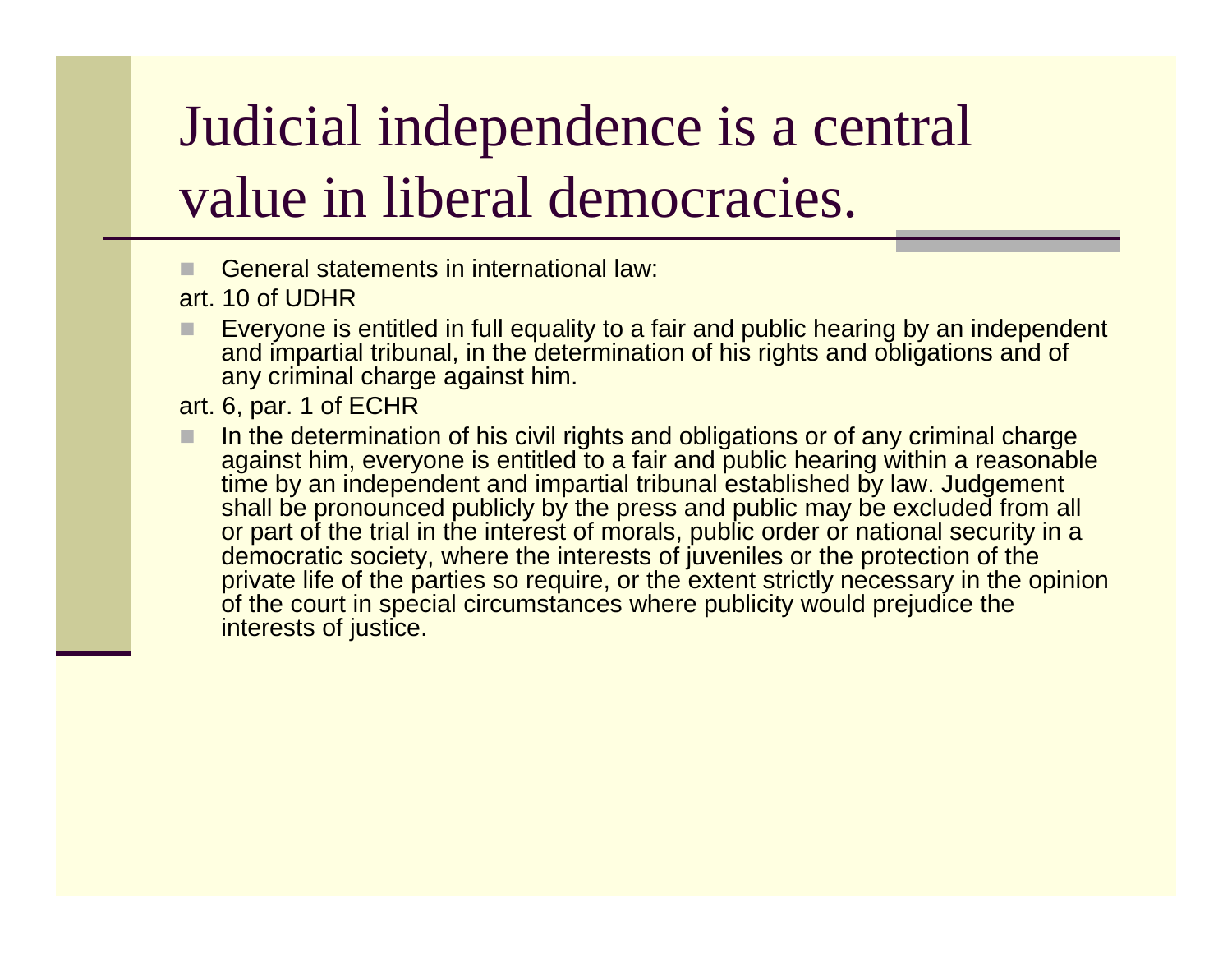#### General statements on judicial independence in some European Constitutions

- Art. 97 of the German Fundamental Law: "judges are independent and subject only to the law"
- п Art. 87 of the Austrian Const.: "judges are independent in the exercise of their judicial office"
- п Art. 117, par. 1 of the Spanish Const.: "Justice emanates from the people and is administered in the name of the King by Judges and Magistrates who are members of the judicial power and are independent, irremovable, responsible, and subject only to the rule of the law"
- art. 30, par. 1 of the Const. of Switzerland of 1999: "Every person whose case is to be judged in judicial<br>Proceedings has the right to a sourt established by law, with jurisdiction, independence, and impartiality ш proceedings has the right to a court established by law, with jurisdiction, independence, and impartiality. Exceptional tribunals are prohibited"
- Art. 101 of the Italian Const. of 1947: "Judges are subject only to the law" п
- п Art. 104 of the Italian Const. of 1947: "The judiciary is an autonomous and independent branch of government not subject to any other".
- Art. 64 of the French Const.: the President of the French Republic shall be the guarantor of the independence of the Judician ш independence of the Judiciary.
- $\Box$ Art. 151 of the Belgian Const.: "Judges are independent in the exercise of their jurisdictional power (…)"
- Art. 173 of the Polish Const. of 1997: "The courts and tribunals shall constitute a separate power and shall be independent of other branches of power ".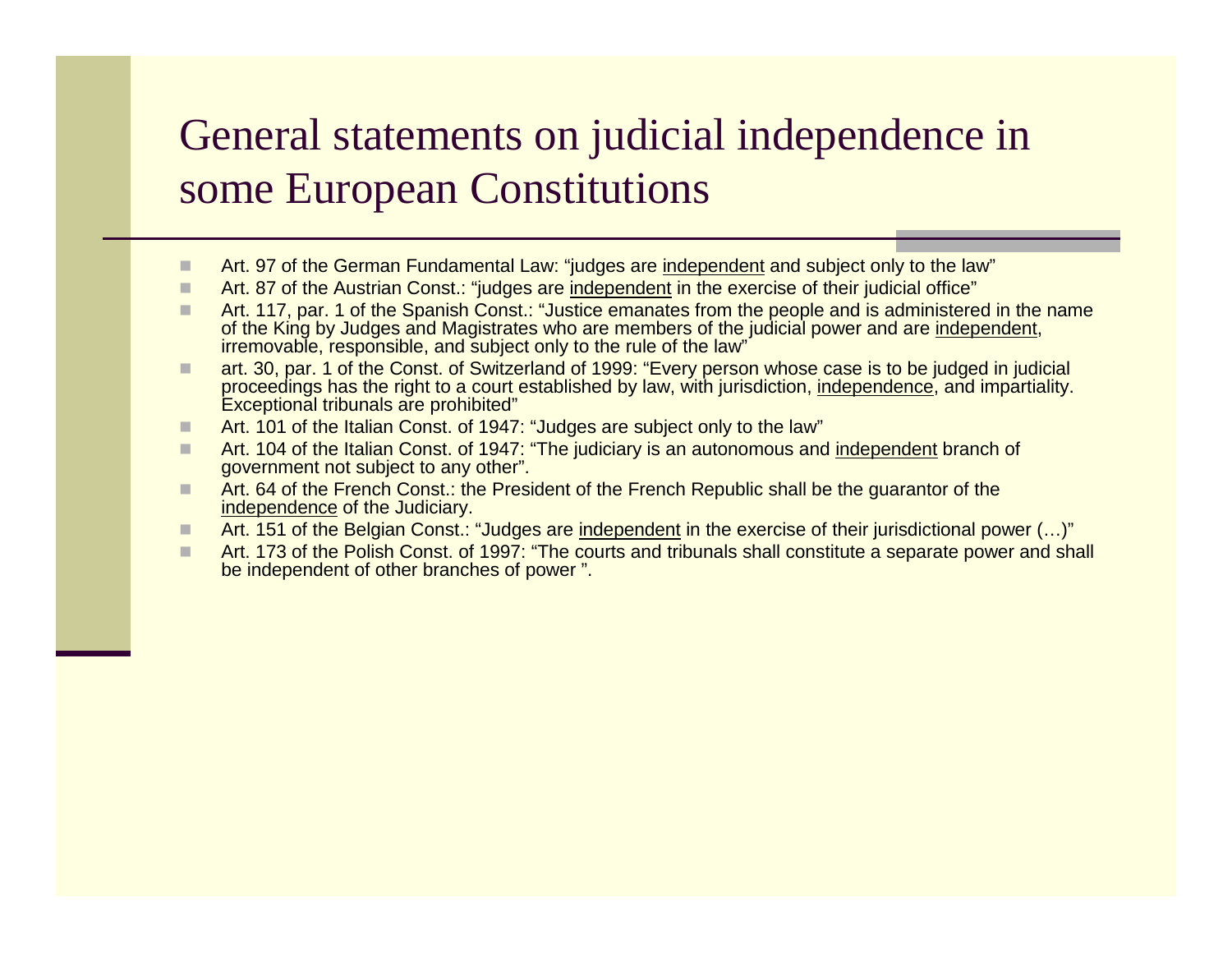# Approaches to judicial independence

A)"objective approach"

- □ independence is usually mentioned as a necessary carachter
	- of the judge
	- or of the judicial power
- B) "subjective approach"
- **Judicial independence as an<br>aspect of a fundamental** aspect of a fundamental right: the right to judicial protection (art. 6 ECHR; art. 10 UDHR; art. 30 of Swiss Const.)

The first profile (A) is instrumental to the second (B)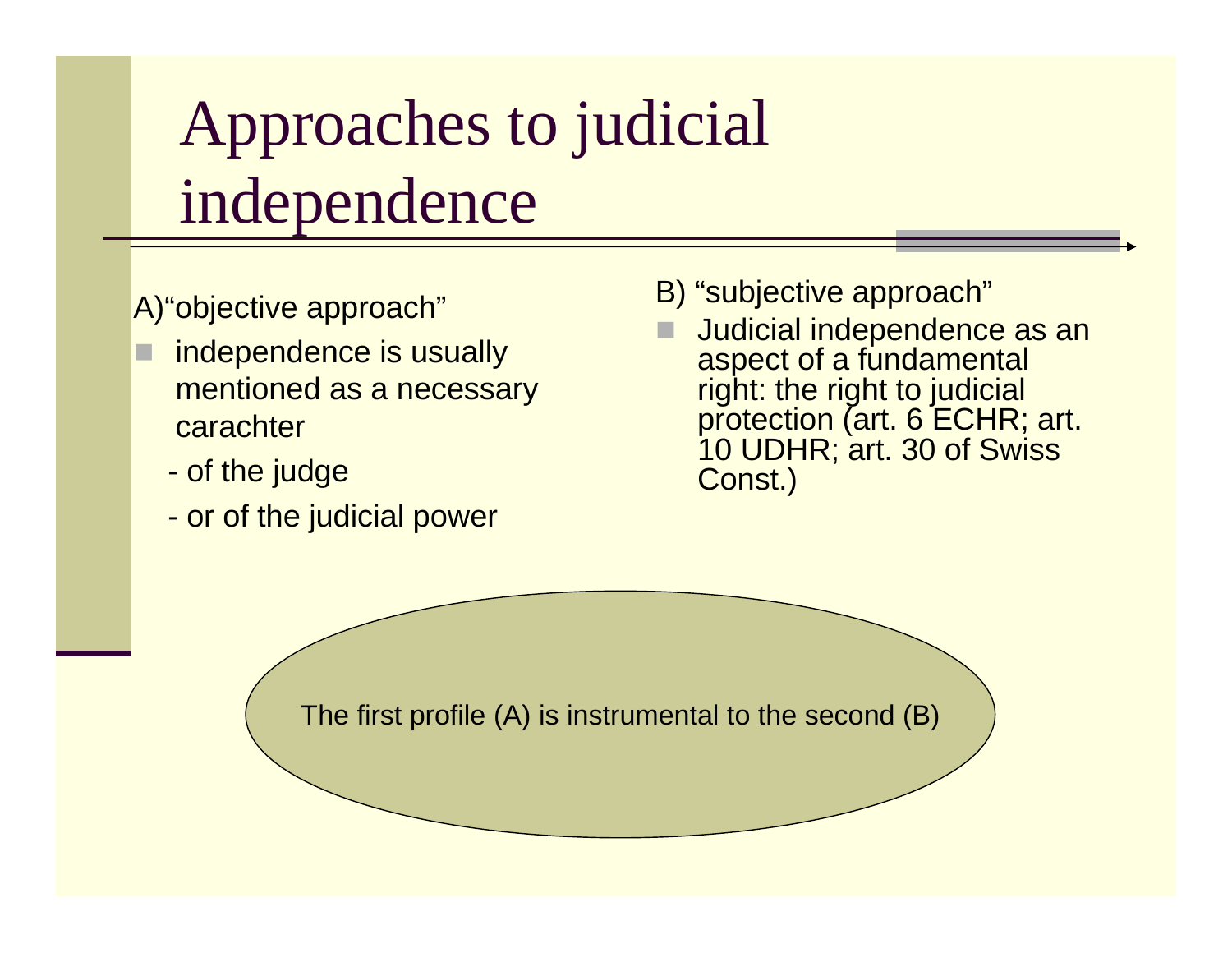Independence as a necessary element of the concept of judge and of jurisdictional power, as distinguished from the administrative power

■ "Jurisdictional power is the function of the State consisting in<br>the protection and in the implementation of the law (el the protection and in the implementation of the law (el derecho objectivo), in a form that is potentially irrevocable and through organs that operate without interest in the controversy, with independence and being submitted exclusively to the law"

 (I. Díez Picazo Giménez, Art. 117, in M.E. de las Casas, M. Rodríguez Piñero (eds.), Comentarios a la Constituciónespañola, Kluwer, Madrid, 2008, p. 1830)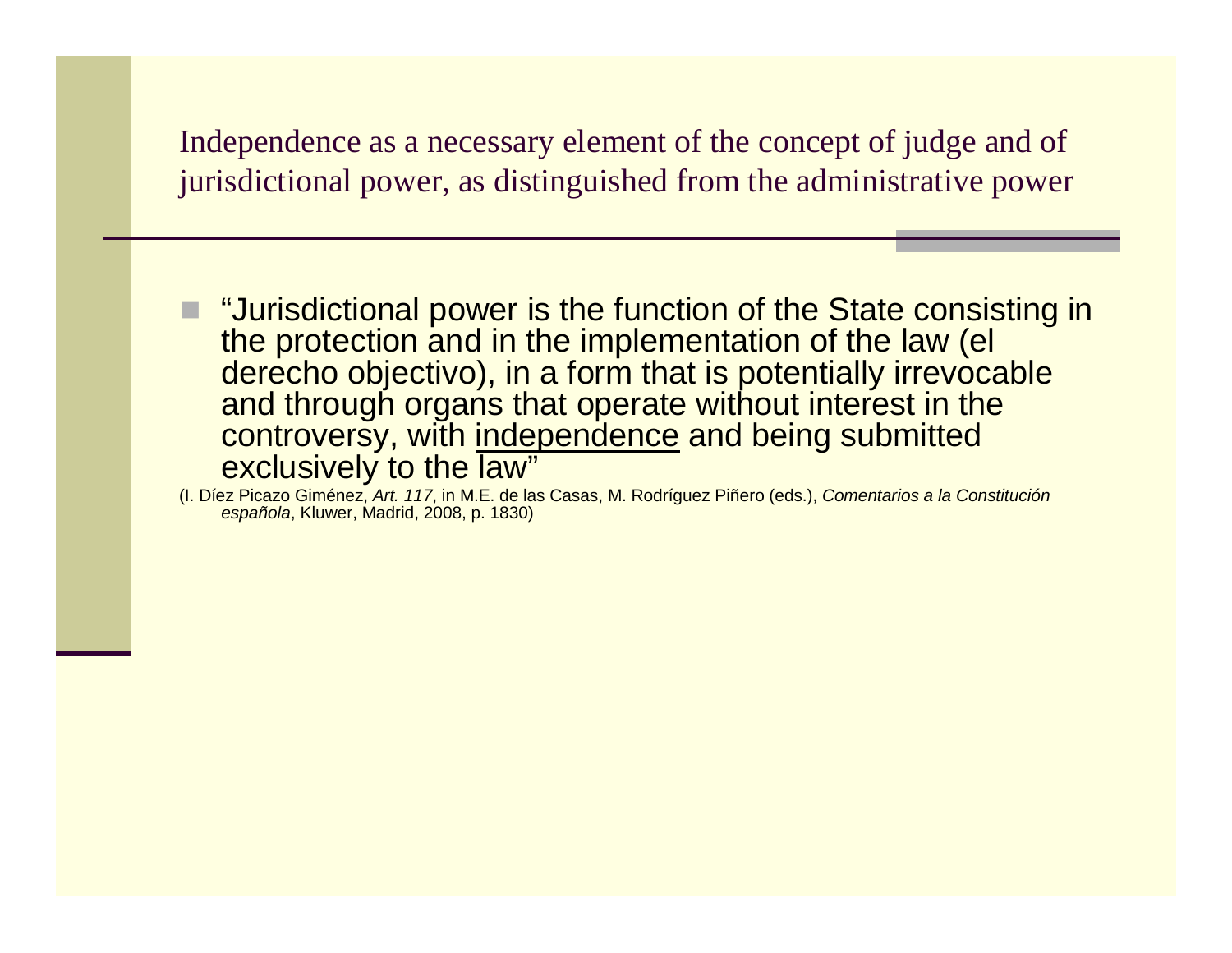#### Independence

**Judicial independence is a requirement that** serves the judicial function, not the free development of the personnality of the judge (C.D.Classen, Art. 97, in H.v. Mangoldt, F. Klein, C. Starck (eds.), Bonner Grundgesetz Kommentar, vol. III, Vahlen, München, 2001, p. 1190)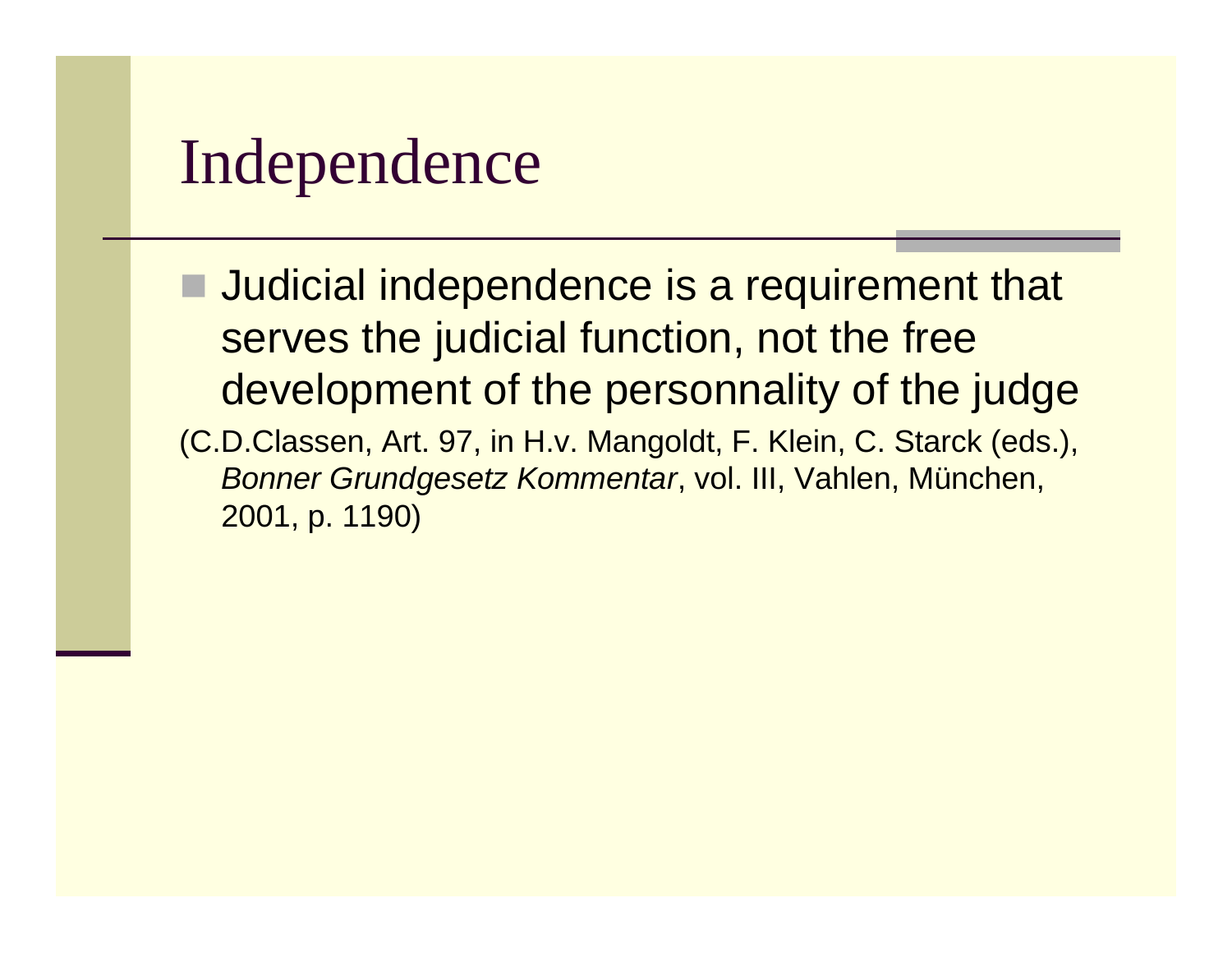### Concepts of judicial independence

- Impartiality in front of the case and independence
- Functional independence and personal independence
- Internal independence and external independence
- Independence of the single judge (or Court) and Independence of the judiciary

■ The independence of the judiciary leads to the basic principles of the <u>separation of powers</u><br>and of the <u>checks and balances</u> between them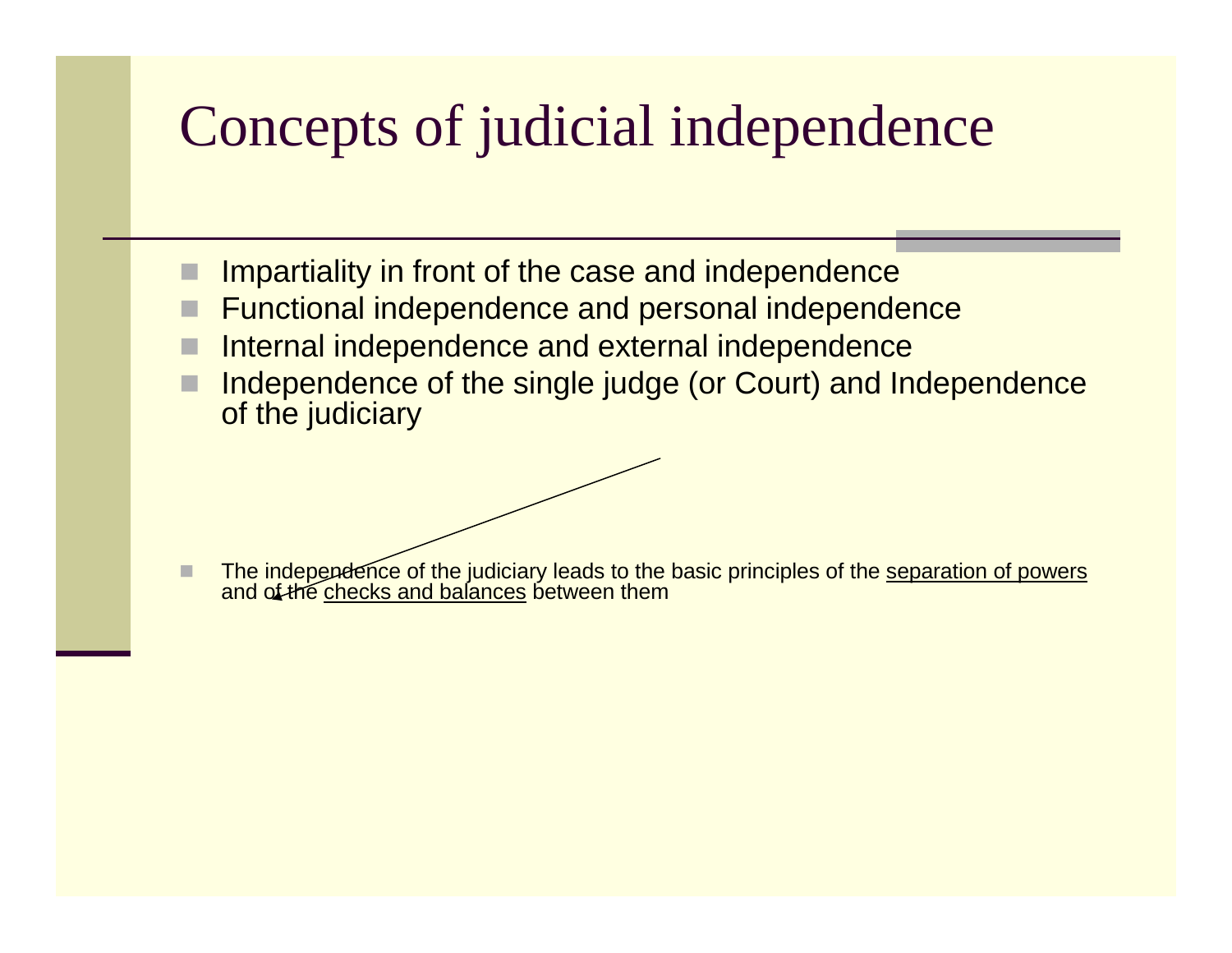# Impartiality and independence

 The impartiality of the judge in front of the case is essential in order to legitimize the judge, who can be defined as an authority entrusted with the power to decide a case in last instance, being a "third" (i.e. "neutral") in relation to the parts of the case.

\* Subjective impartiality: personal behaviour of the judge (e.g.: statements)

 \* Objective impartiality: facts and situations that make the judge appear or be not impartial ("Justice must not only be done, it must also be seen to be done")\* Examples of procedural remedies in concrete situations:

- Impossibility for the government and for the parties of a judgment to choose the judge (establishment of judges before the case and practical system to ensure it)
- Obligations to abstain
- Power to ask for abstention
- Incompatibilities (e.g. presence in the judging body of persons belonging to the public administration, or of judges having previously taken part to another phase of the judgment)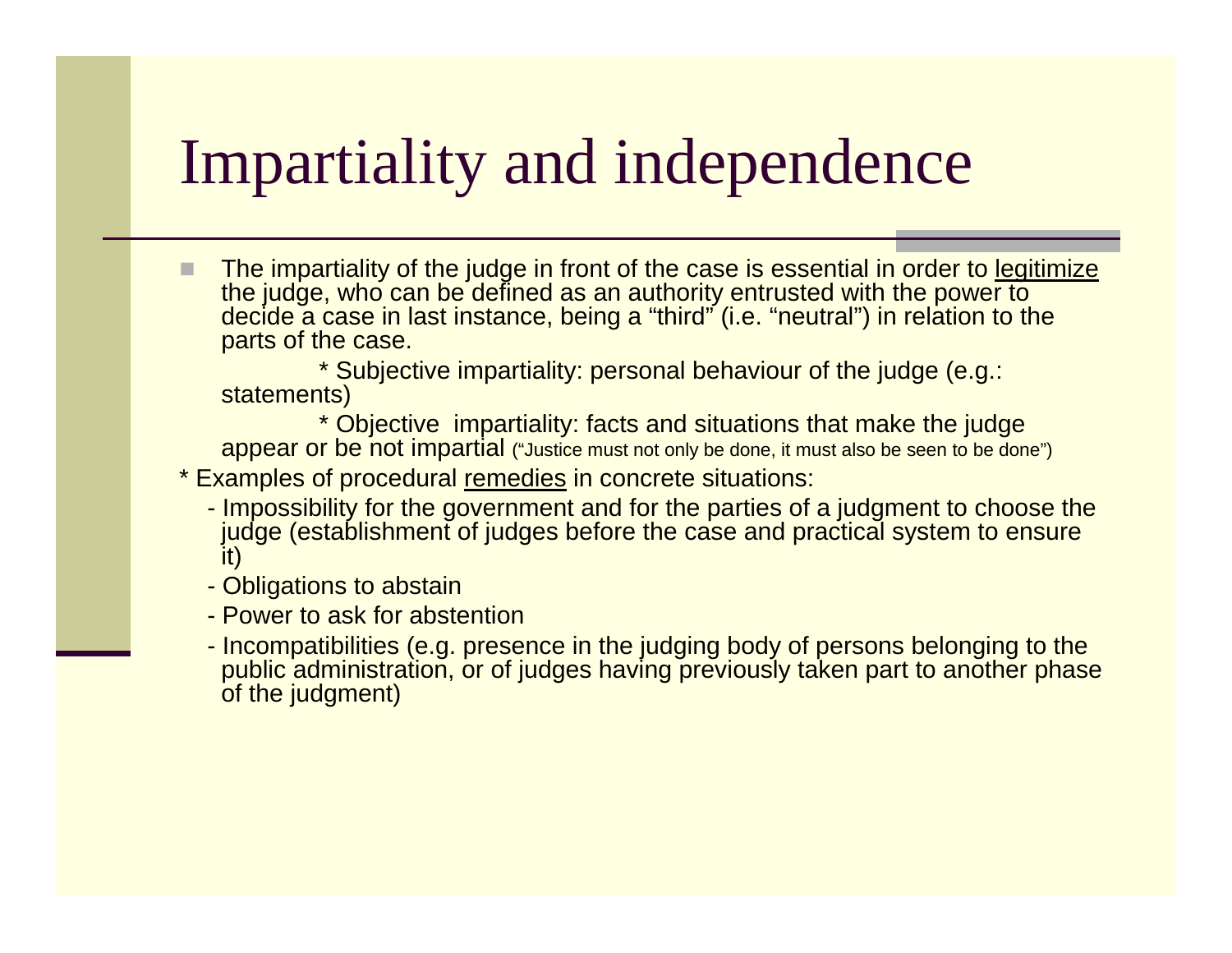#### Functional independence

- Functional independence is referred to the activity of judging:
- Independence means absence of hierarchy and of instructions
- Independence from instructions coming from the executive power: this is the basic requirement of independence
- Independence from instructions coming from the legislative power. From the functional point of view, judicial independence is the other side of the subordination to the law
- Independence from instructions coming from the same judicial power: superior judges cannot instruct inferior judges; they can intervene on the cases decided by them only hearing the same case in appeal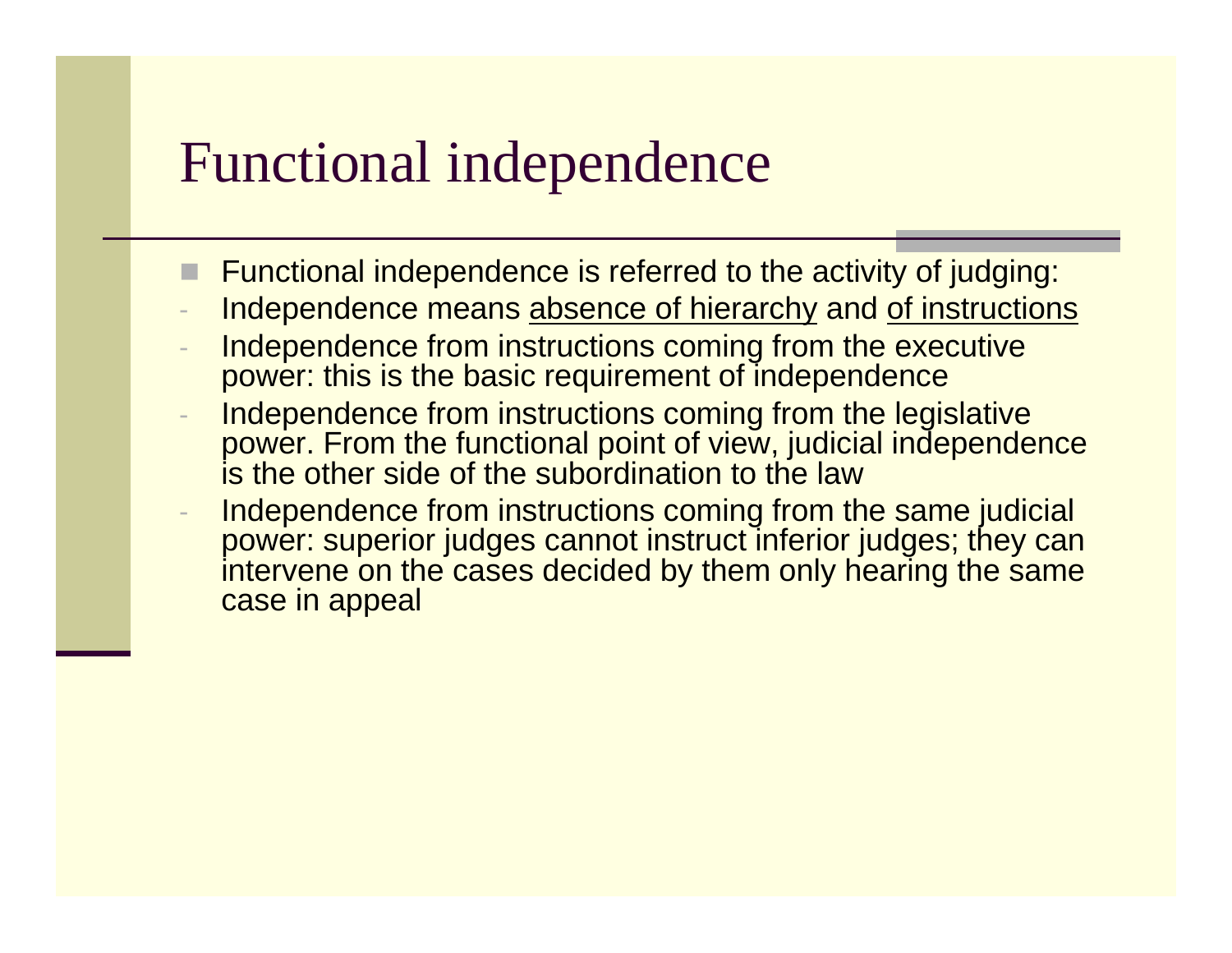#### Personal independence

"Personal independence means specially impossibility to remove and to substitute the judge. It serves the functional independence of the judge, that is in danger not only when the Judge receives instructions, but also when he must fear disadvantages for his personal legal position because of his decisions"

(K. Hesse, Grundzüge des Verfassungsrechts der Bundesrepublik Deutschland, XVIII ed., C.F. Müller, Heidelberg, 1991p. 224)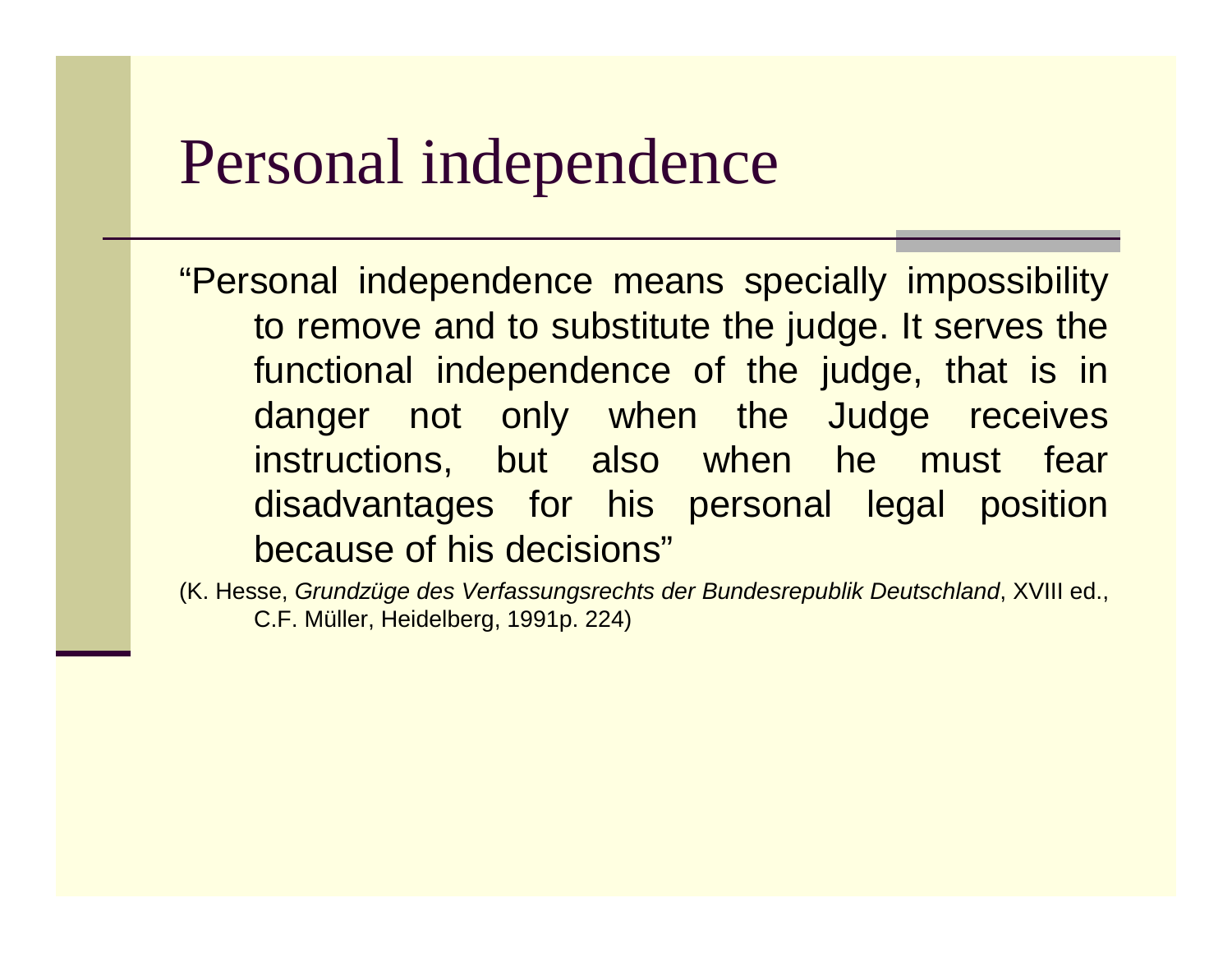#### Personal independence

The <u>source</u> of the legal regulation of the judiciary:

- this regulation is reserved to the law of Parliament, in the form of a "organic law" (e.g. art. 122, par. 1 of Spanish Const.; art. 64, par. 3, of French Const.) O**r Of an Ordinary law** (art. 108 of Italian Const.; art. 146 and 151 of Belgian Constitution)
- **Parliament finds sufficiently clear guidelines in the Constitution Constitution**
- A Constitutional Court can strike down parliamentary laws not respecting the constitutional standards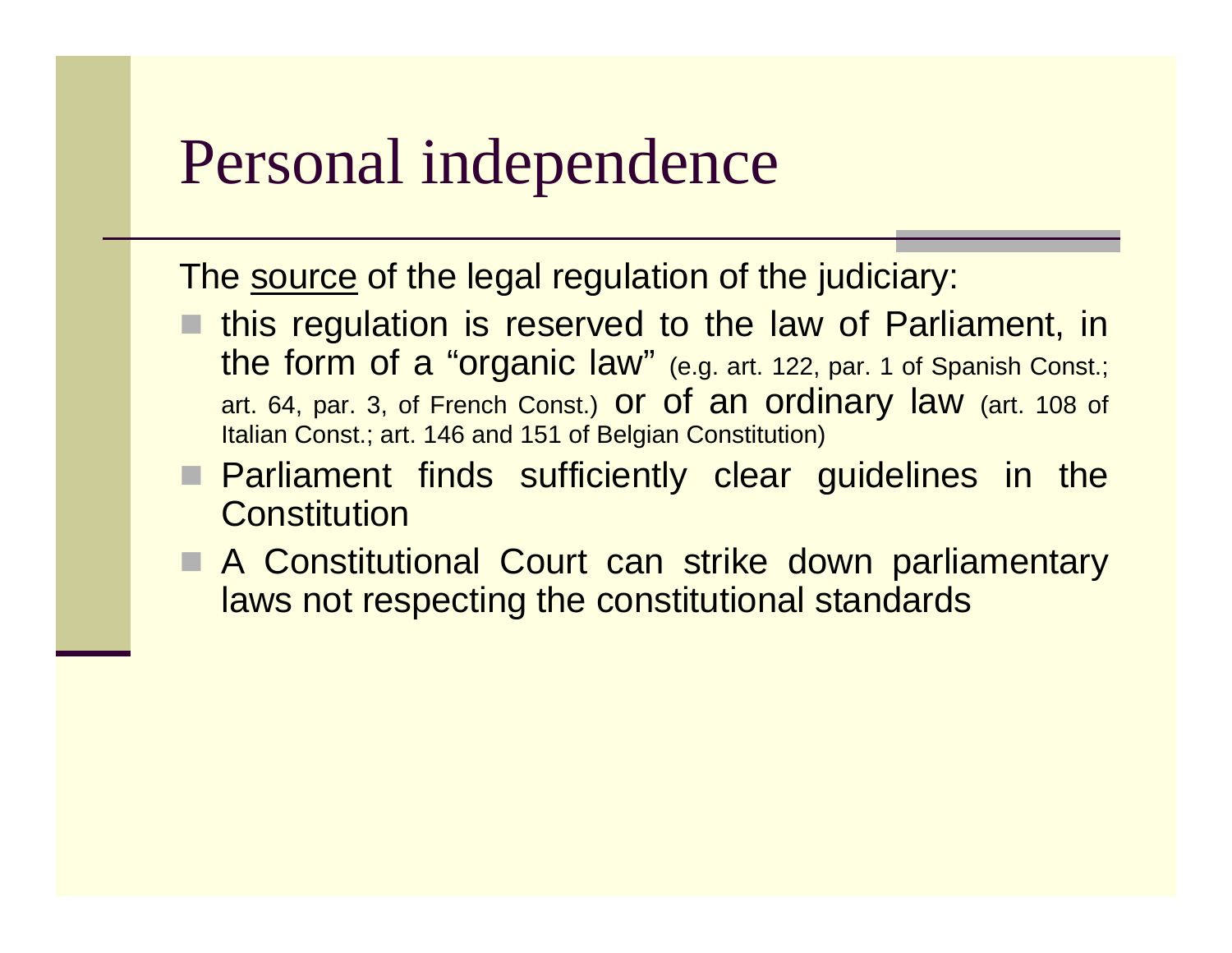### Personal independence

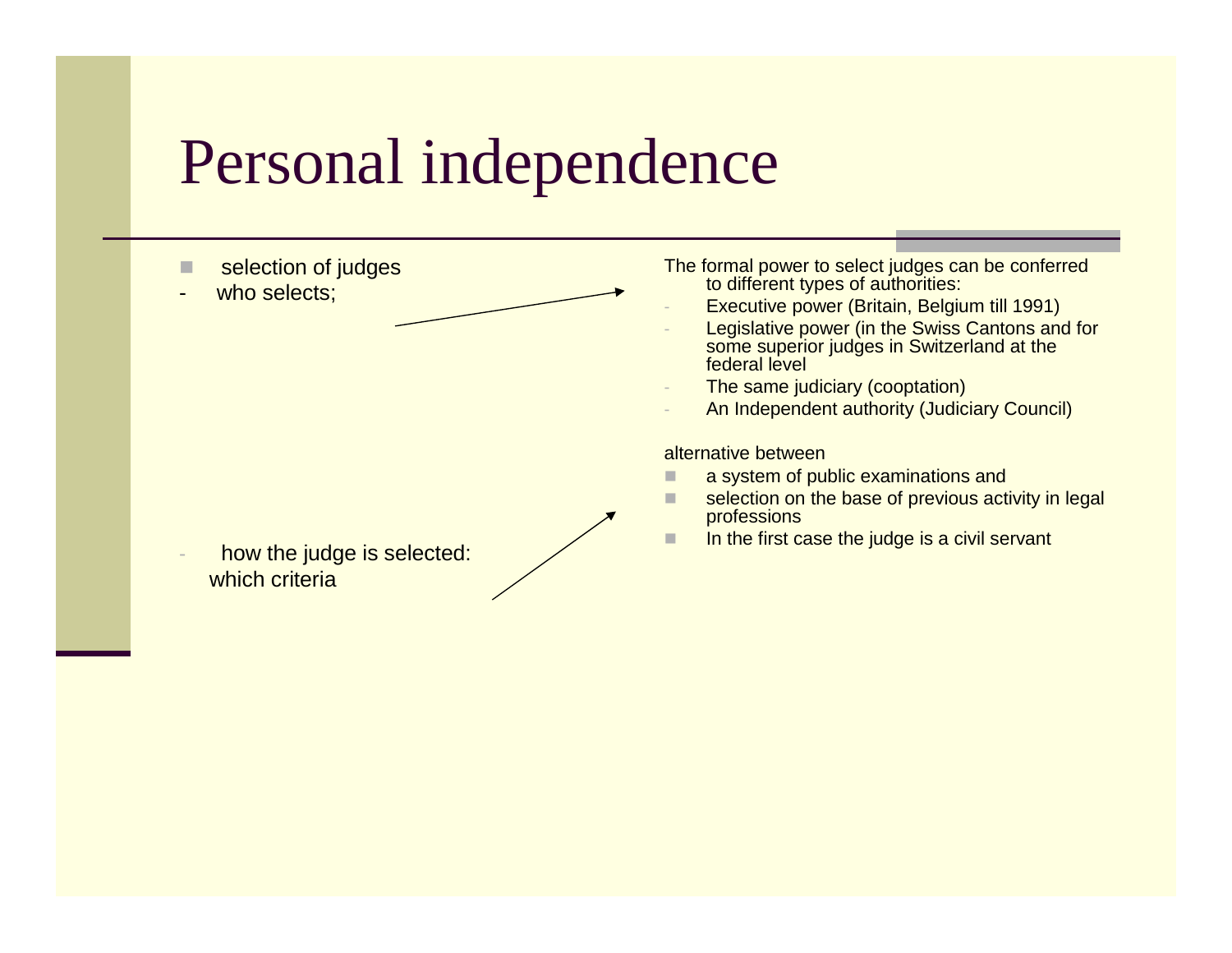#### Judicial salary

- $\Box$ Salary as the first material guarantee of judicial independence
- Determination by the law of Parliament
- Impossibility for the government to reduce the salary of judges in general
- H Impossibility for the government to reduce the salary of judges in specific cases
- **EXECUTE:** Automatic increase ("revalorisation") of the salary of judges<br>(inflation, nay increases for other civil servants); the reserve П (inflation, pay increases for other civil servants): the reserve to the legislator of the fixation of the salary is a guarantee in front of the executive (art. 154 Belgium Const.), but it is a disadvantage because the reevaluation ("revalorisation") procedure is more flexible and rapid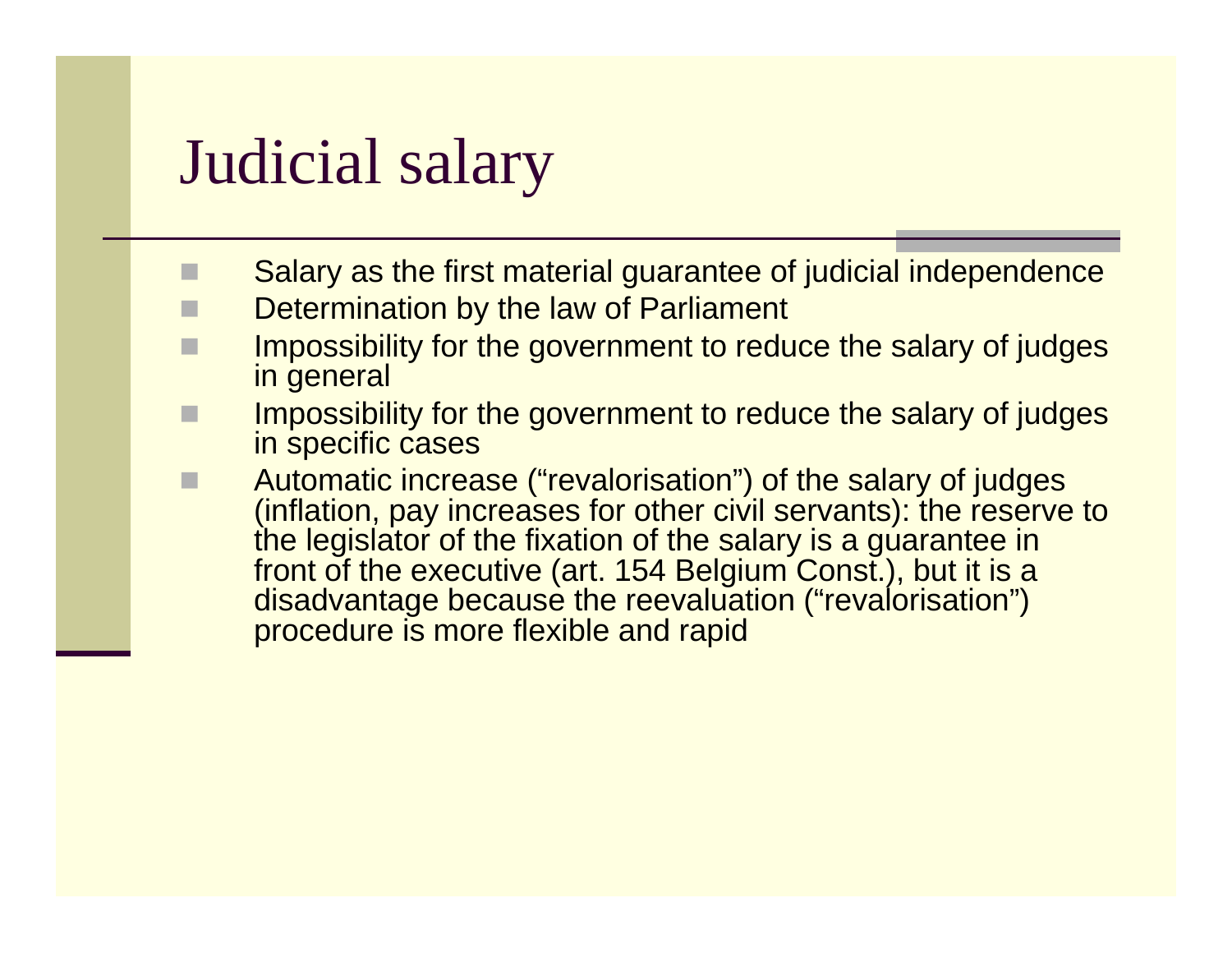#### Judicial career

- Security of tenure (Act of Settlement, 1700: tenure "during good" behaviour" and not "during pleasure")
- Possibility to remove the judge only on the base of a judicial decision (art. 152 of Belgian Const.; art. 97, par. 2, of Germanfundamental law)
- Tenure as judge and tenure in a specific judicial position
- Conditions for removing or transferring a judge
- H Appointments to specific judicial positions
- **Promotions**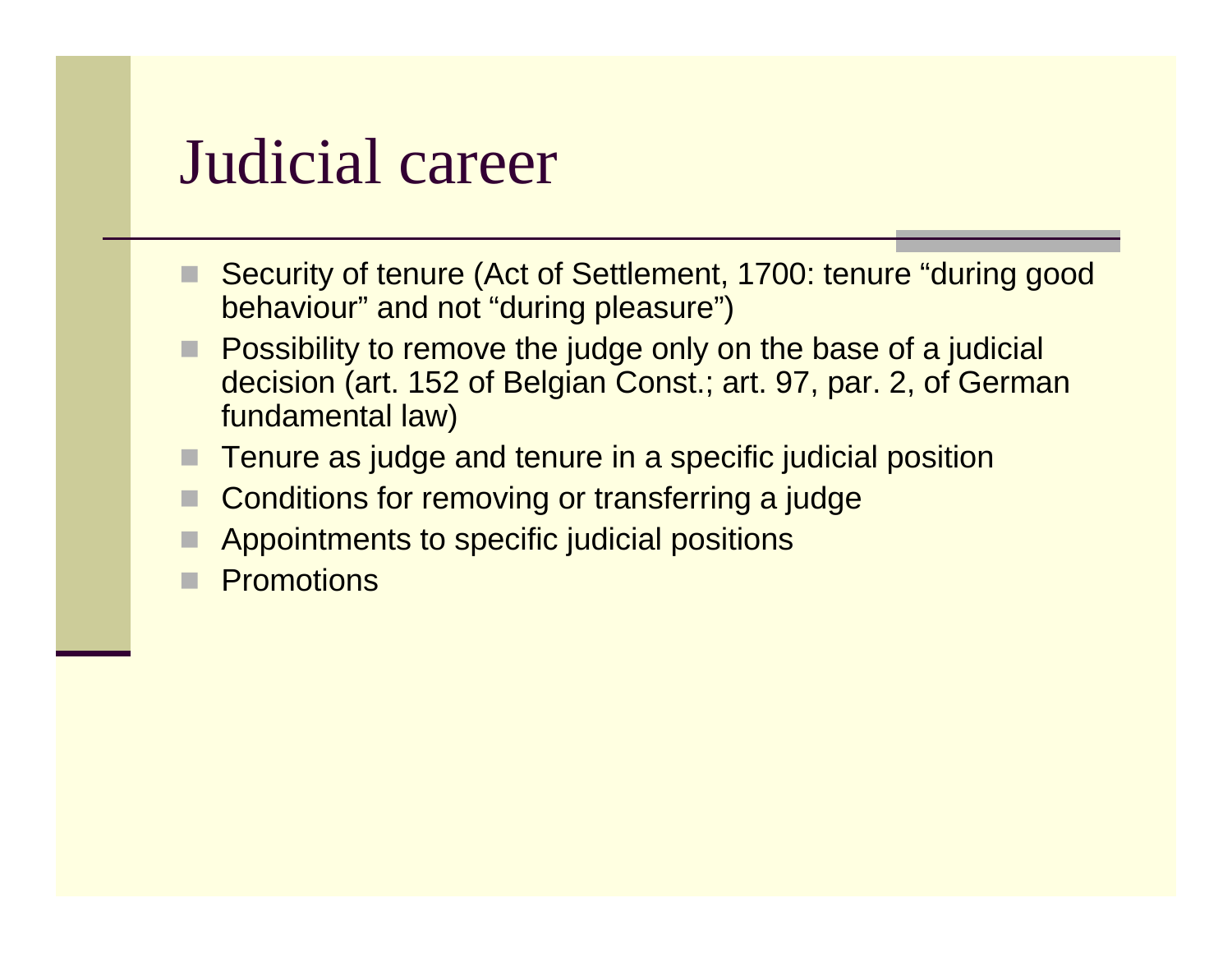# Jurisdiction on judicial discipline

- This is the first area that has been removed from the sphere of action of the executive power: see the Judiciary Council under the III French Republic (law of 1883)
- How to define the rules: short general clauses (France) or a code of conduct (U.S., Italy after 2005)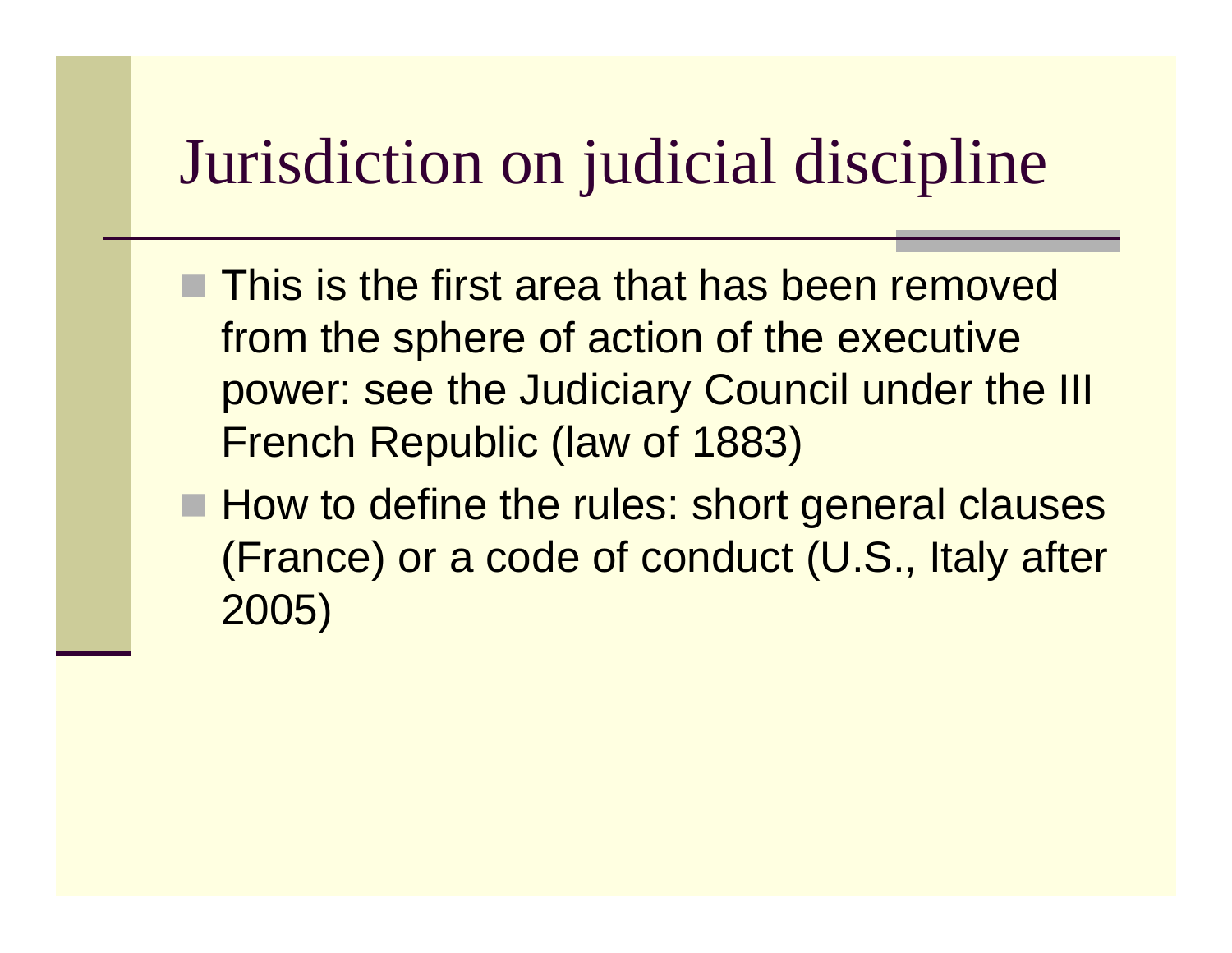#### Incompatibilities and prohibitions

- Incompatibility is a technique aimed to avoid conflict of interests between functions that correspond objectively to different rationales:
- with other public positions
- H - with other legal professions
- п Prohibitions of membership in political parties and trade Unions: in this case the reason of the rule could be to impose not only the independence of the judge, but also the appearance of it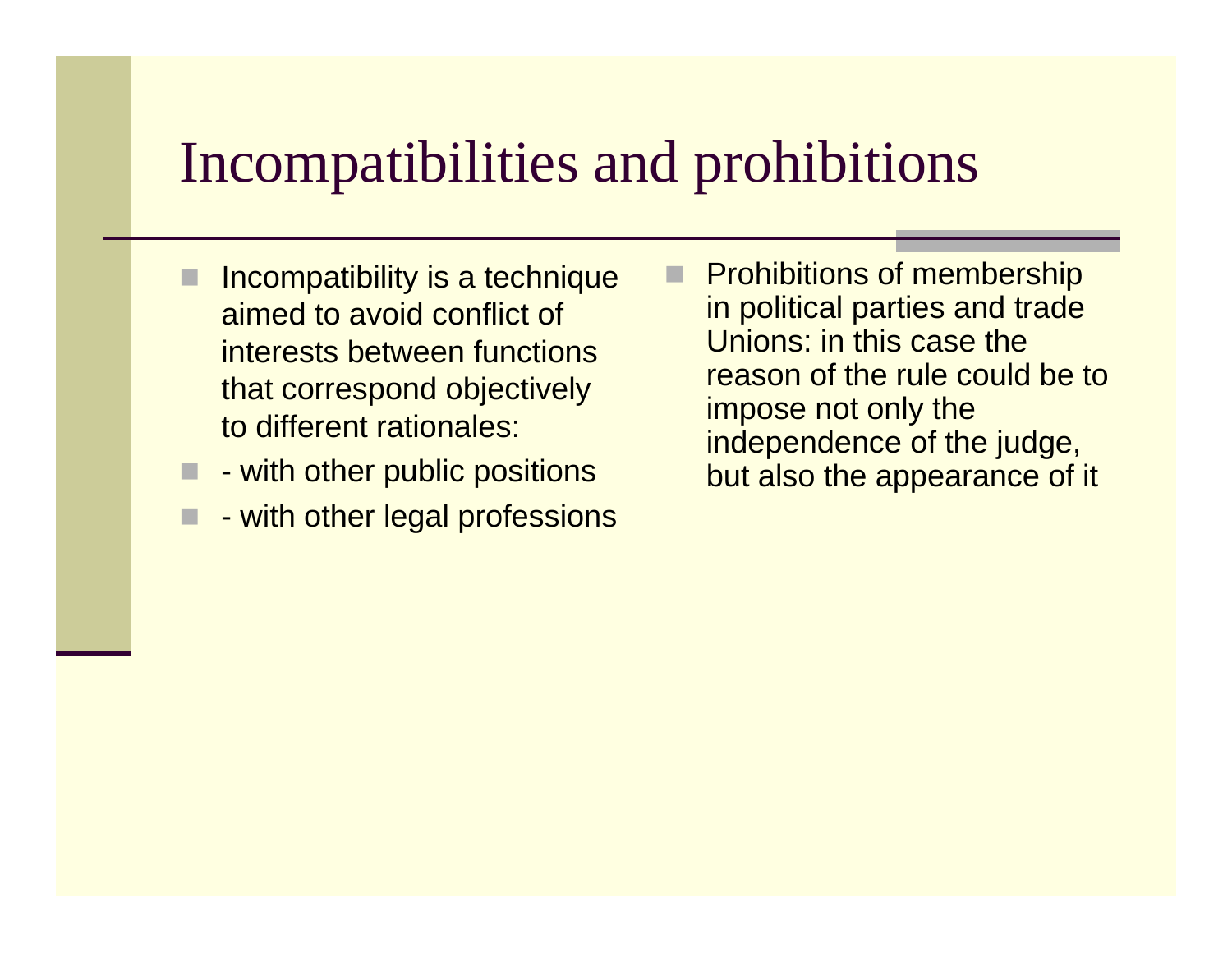### Court organization

- $\blacksquare$  districts
- staffing
- structures<br>—∷

This area usually remains within the competences ofthe Ministry of Justice

 France: recent proposals to alter the judicial mapItaly: services relating to justice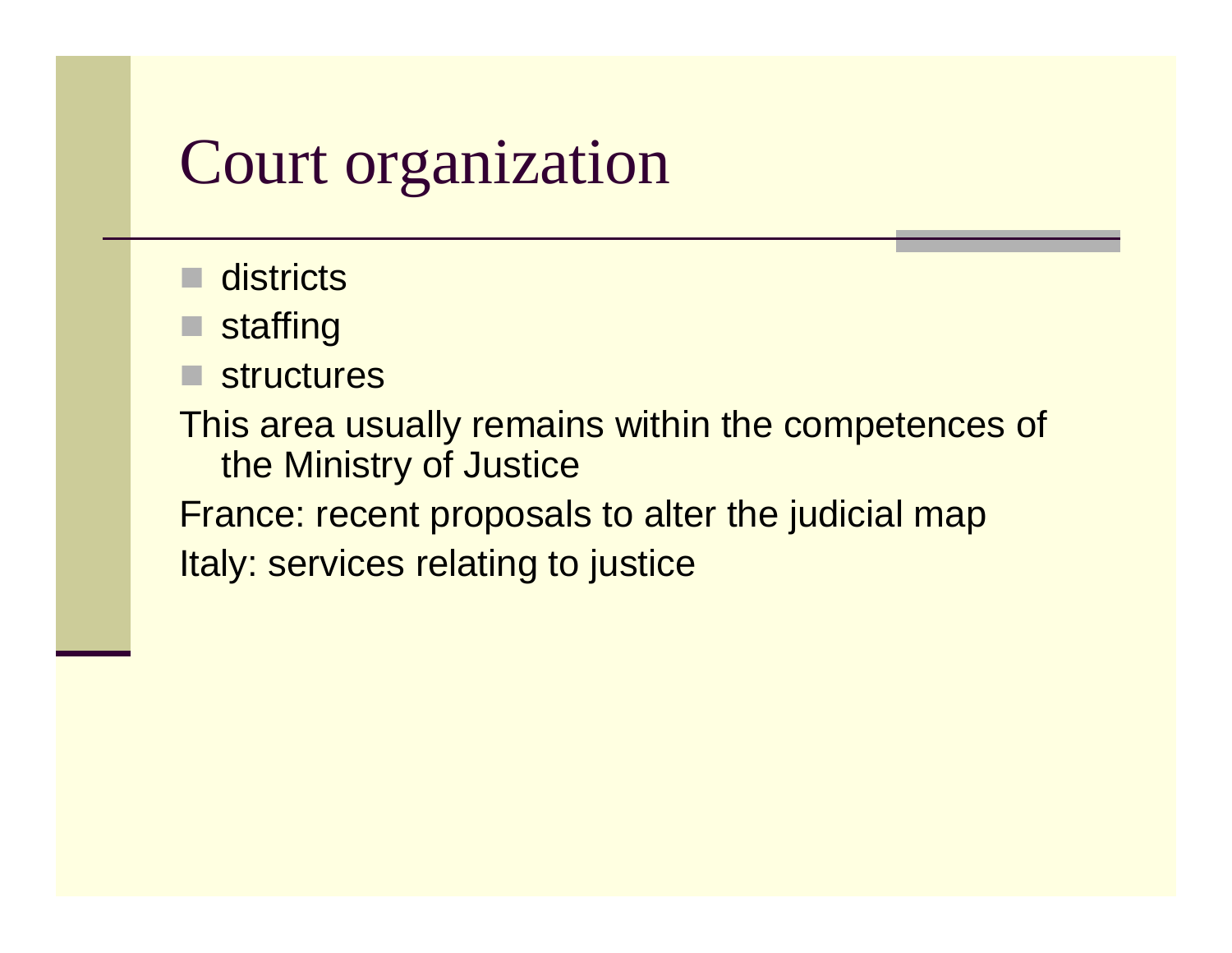# Systems of governance of the **Judiciary**

- F A. the Ministry of Justice model and its **variations**
- **No Variation 1. The German model: Judicial** selection Committee and federal/memberstate Justice ministers
- k. Variation 2. Britain: from the Lord Chancellor to the Judicial Appointing **Commissions** 
	- B. the Judiciary Council model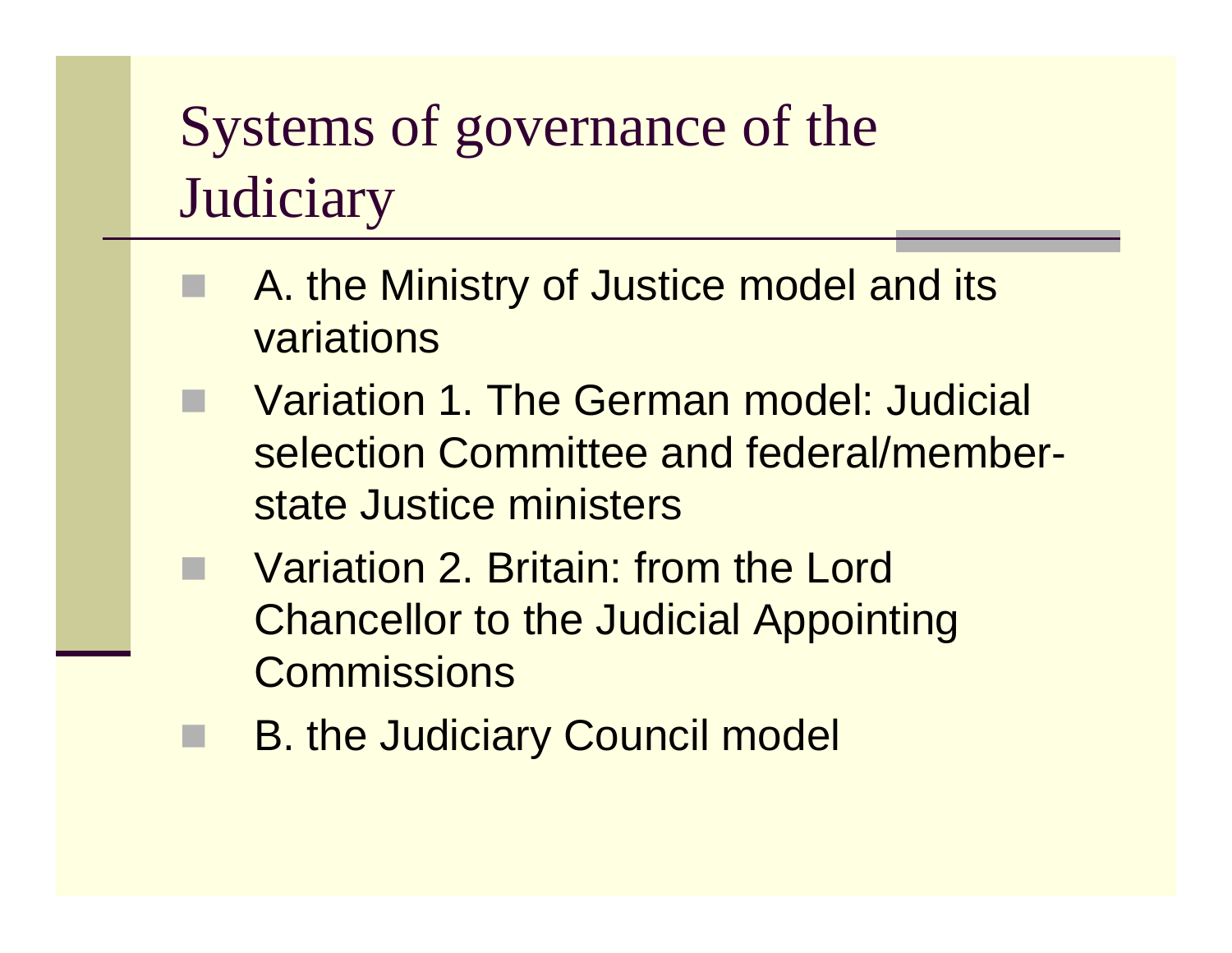### A. The Ministry of Justice

- Judges are civil servants. Their career is governed by a<br>department of the Executive directed by a Minister department of the Executive, directed by a Minister, member of the Cabinet and responsible before **Parliament**
- $\blacksquare$  The Minister acts under the law, as an administrative authority (its outhority is often restricted by rules that limit the authority (its authority is often restricted by rules that limit the removal of judges to the cases mentioned by the law and with theproceedings established by it)
- I In some countries that adopt this model, the jurisdiction and disciplinary matters is devolved to another authority on disciplinary matters is devolved to another authority (in Germany to a section of the Federal Supreme Court)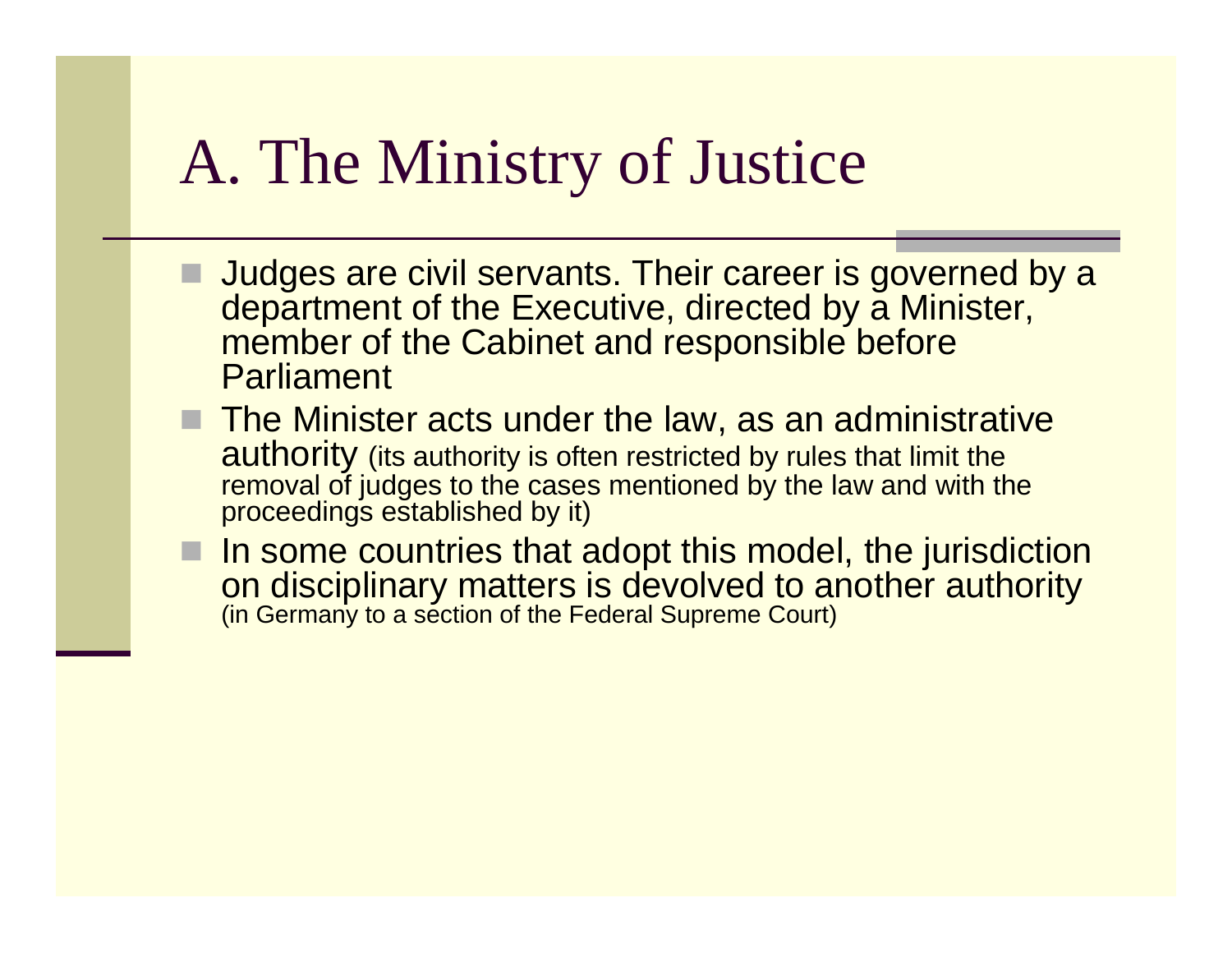# Variation 1: the English model

- $\Box$  Historically: centrality of the Executive power in the process of appointing judges
- **EXECUTE:** Appointment on the base of merit, selection between successful<br>berristers  $\Box$ barristers
- Security of tenure dating back to the Act of Settlement (1700) П
- In the governance of the Judiciary central role of the Lord Chancellor
- П Up to 2005. Lord Chancellor as President of the House of Lords, Member of the Government and of the Cabinet and judge (in the Law Lords) → criticism of the ECHR in *T. vs. United Kingdom*, 16.12.1999<br>After 2005: Lord Chancellor not anymore member of the
- After 2005: Lord Chancellor not anymore member of the House of  $\Box$ Lords, nor judge. Appoints judges on the base of proposals formulated by Judicial Appointment Commissions (influence of art. 6 of ECHR)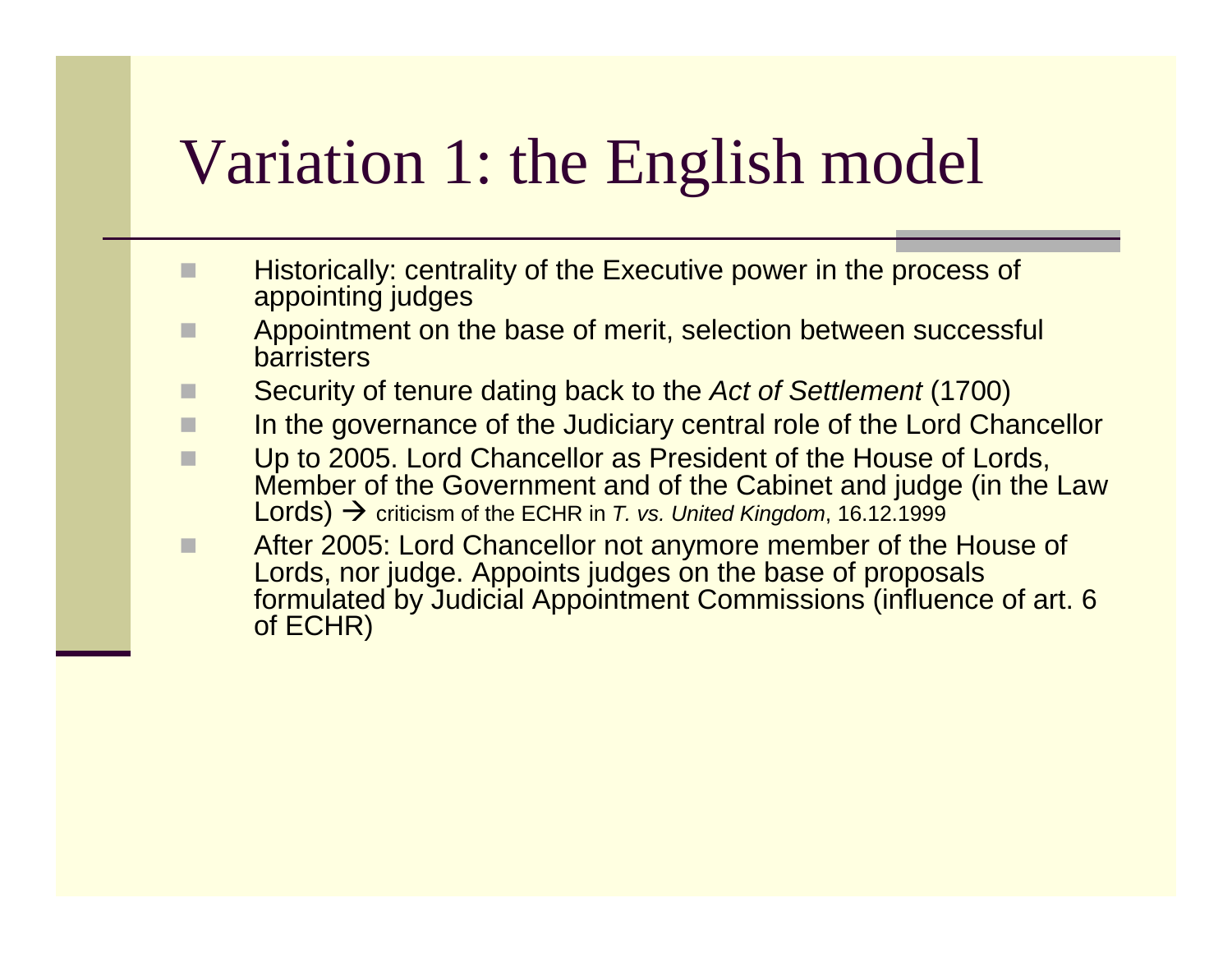### Variation 2: the German model

- The selection of lower judges is governed by the law<br>faculties and the member-States, lustice ministers faculties and the member-States Justice ministers, through a system of two highly selective state **examinations**
- The appointment of lower judges is competence of<br>the member-States Justice ministers the member-States Justice ministers
- **Promotion to higher member States judicial position**<br>is decided by their, lustice ministers, but in some is decided by their Justice ministers, but in some cases they are supported by selection Committees similar to the federal one. Promotion is usually based on merit and also on political orientation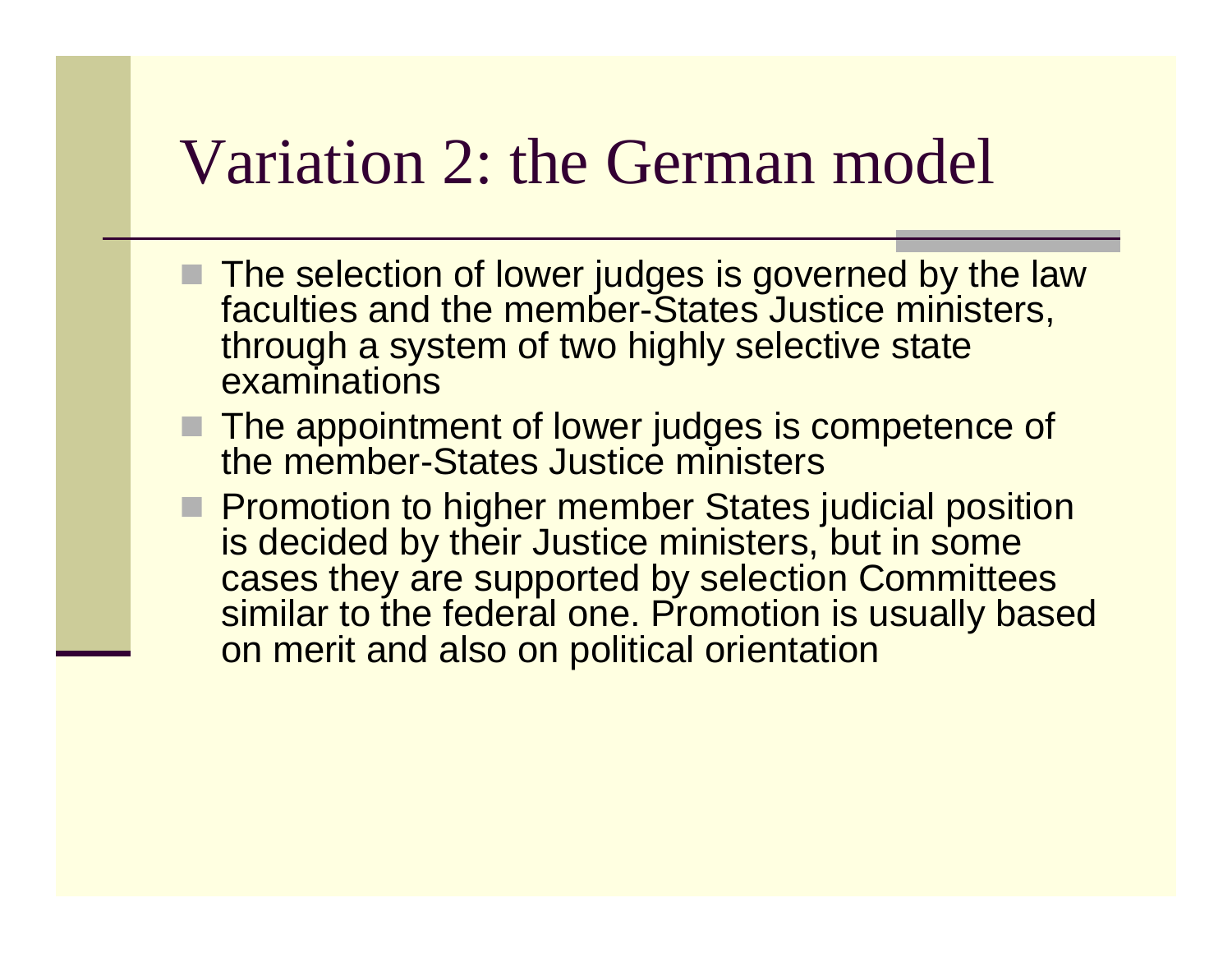### Variation 2: the German model

- The appointment of federal judges (less than 500<br>Findoes out of a total of 21,000); they are the lastjudges out of a total of 21.000): they are the last instance judges) is competence of a Committee for the selection of Judges (Richterwahlkommission).
- Richterwahlkommission. This Committee is<br>Composed by the 16 ministers of Justice of t composed by the 16 ministers of Justice of the 16 German member States and by 16 members of parliament (distributed proportionally between the different parliamentary groups): it nominates the judges, who are appointed by the minister of judges.
- The removal of a judge is possible only in the cases<br>established by the law and respecting the procedure established by the law and respecting the procedures established by the law
- Disciplinary Jurisdiction is devolved to a section of the Eederal Supreme Court the Federal Supreme Court.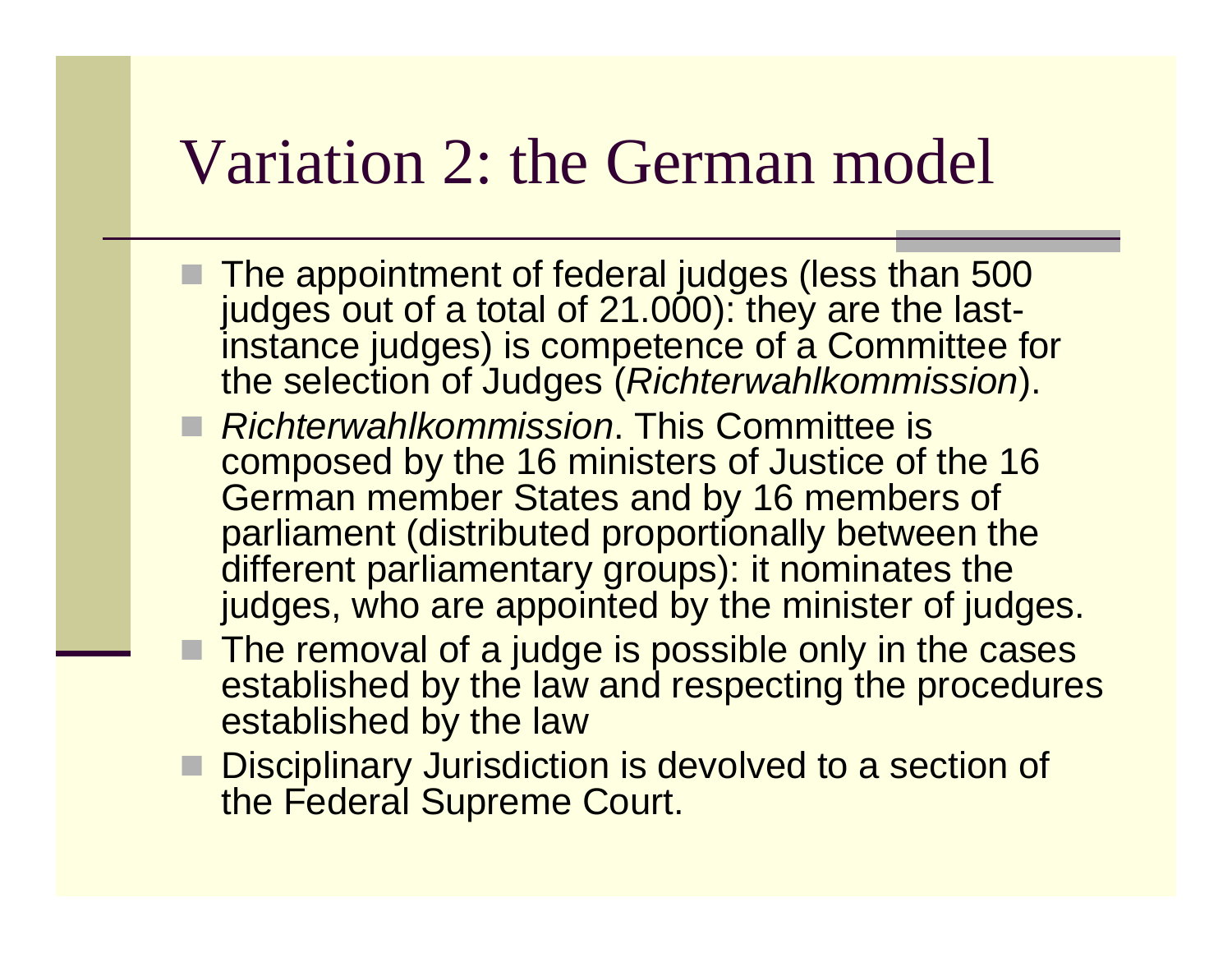# B. The Judiciary Council model

- Conseil superieur de la<br>magistrature (Erance magistrature (France 1883, then 1946, 1958, reformed many times)
- Consiglio superiore<br>della magistratura ( della magistratura (Italy, 1908, then 1947 Const. and law 158/1958)
- Conselho Superior da<br>Magistratura (Portuga Magistratura (Portugal, 1976)
- Consejo general del<br>Poder Judicial (Cons Poder Judicial (Const. 1978; L.O. 1/1980, 6/1985, 2/2001)
- Conseil superieur de la<br>Lucties (Bolsium 1000) Justice (Belgium 1999)
- Judiciary Councils in Eastern Europe:
- **D** Rumania: art. 132-133 of 1991 Const.
- **D** Poland: art. 187 of 1997 Const.
- - Lithuania: art. 112, par. 5 Const. 1991
- - Bulgaria (art. 129-130 Const. 1991)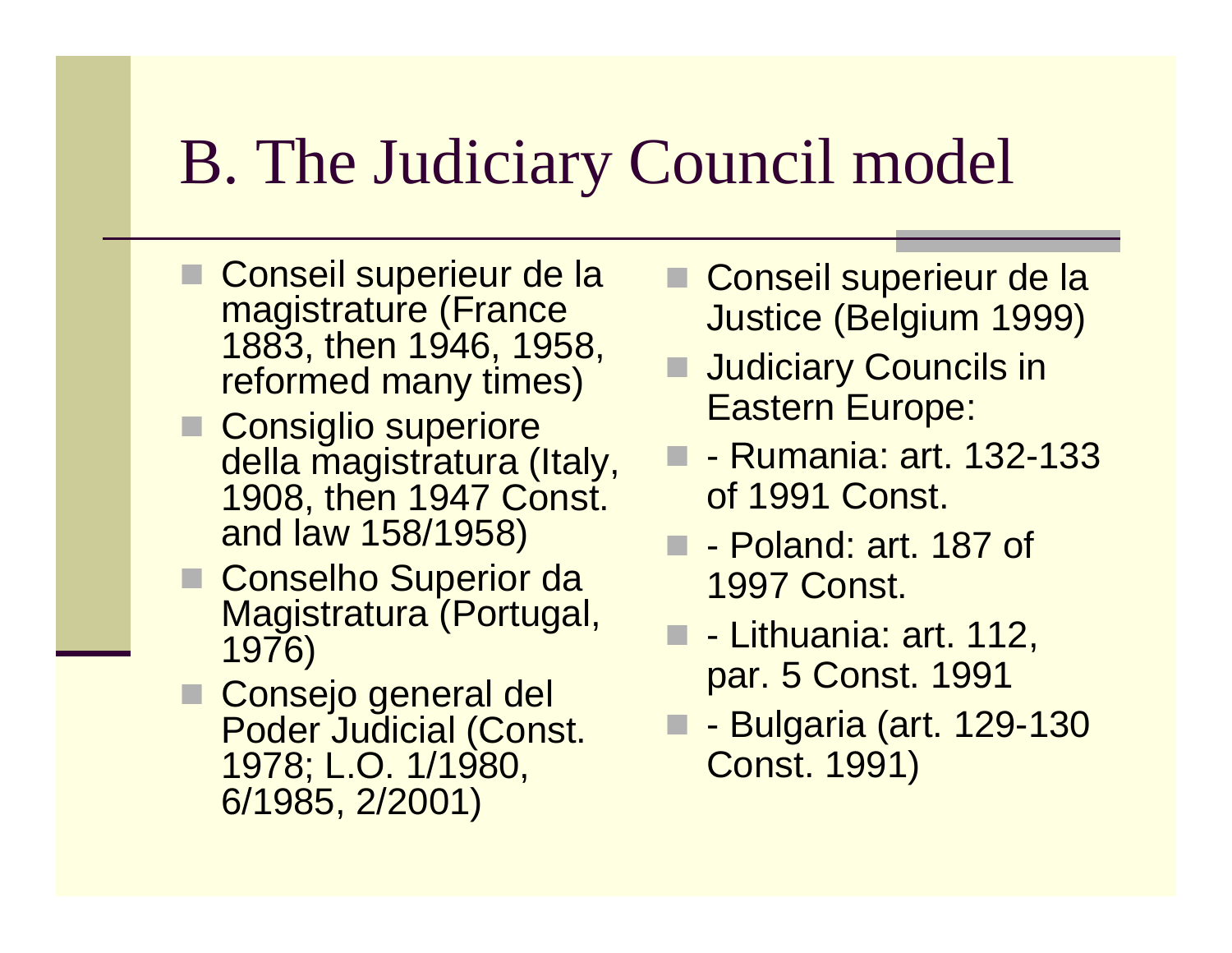# B. The Judiciary Council model

- The general end that is pursued with the institution of an authority like the Judiciary Council is to deprive the Executive of (all or some of) the competences concerning the legal status of the Judges
- In some cases the Council is created to foster the independence of the Judiciary after a long period of authoritarian rule (Italy, Spain, Portugal and Eastern Europe)
- In some cases the Council is created to legitimize the Judiciary after a major scandal (Affaire Dutroux, Belgium)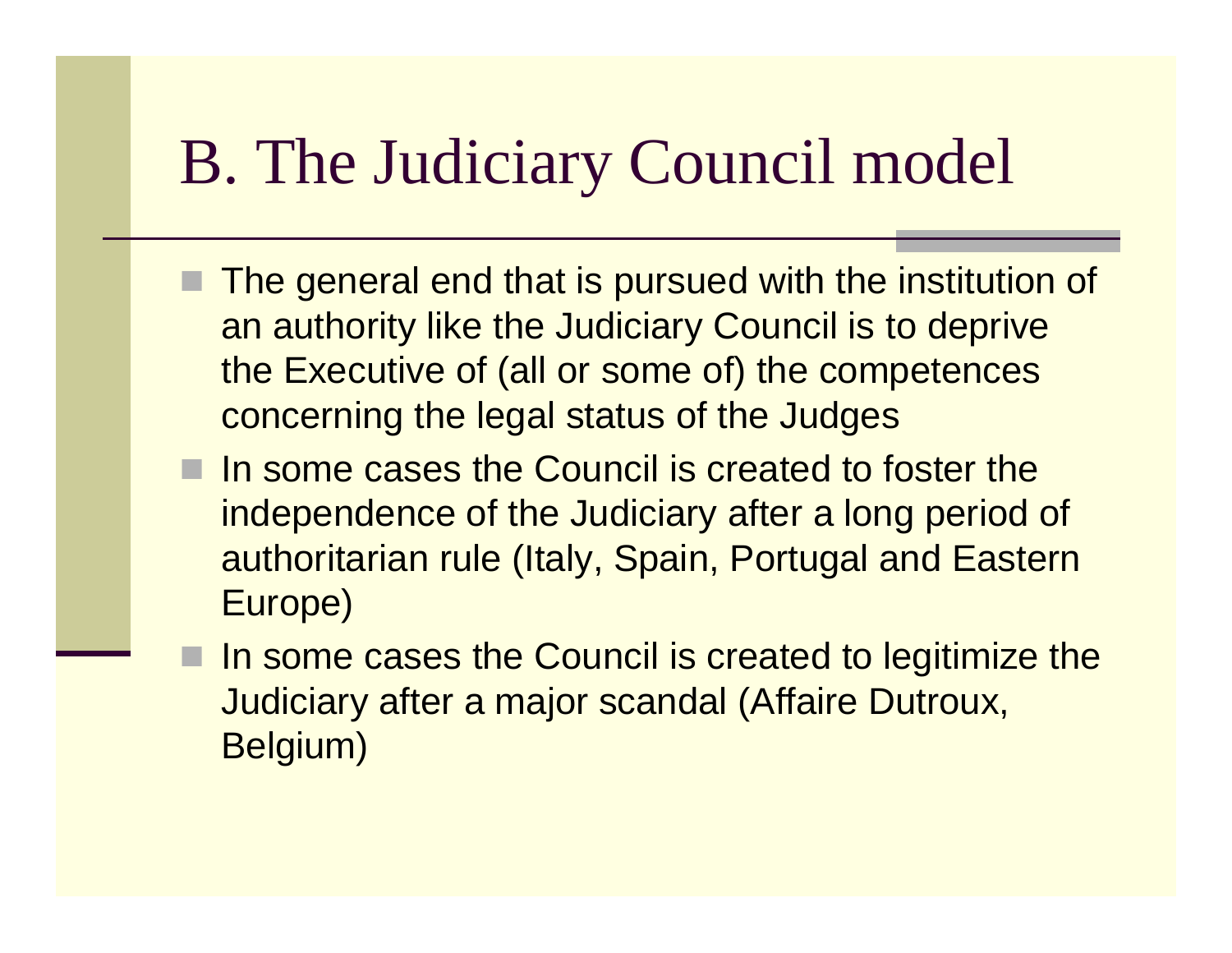# What's a Judiciary Council?

- Its constitutional position can be compared to that of an Independent administrative authority (in France or Italy) or of a "quango" (in UK)
- Its functions can be very different but are usually administrative in their carachter
- H Administration of the Judicial System ("amministrazione dellagiurisdizione": A. Pizzorusso)
- Number of members: great variations:
	- 44 Belgium
- 27 Italy
- 25 Poland
- 20 Spain
- 5 Netherlands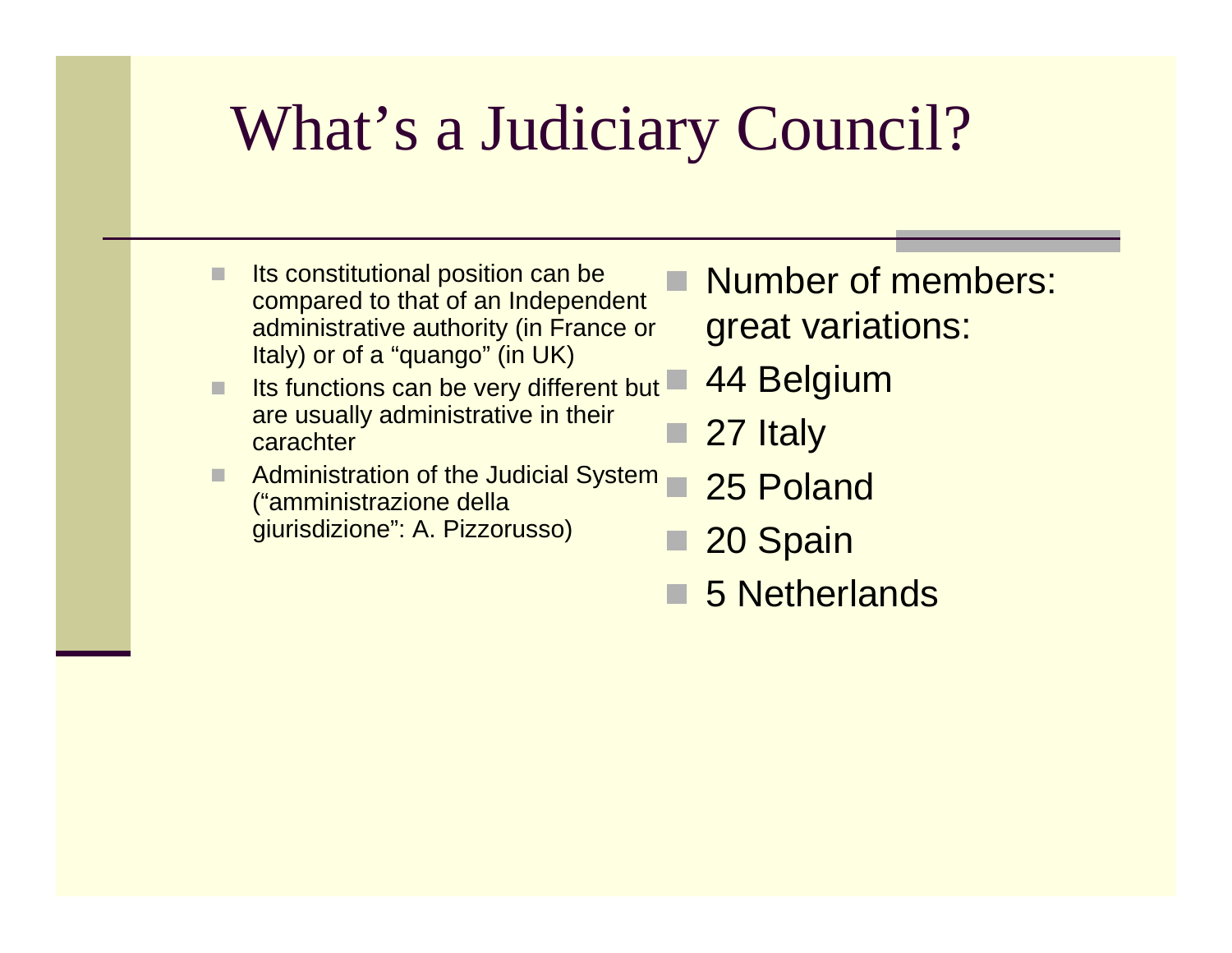# *Ex officio* members

- In some Councils there are ex officio members:
- The Head of the State (Italy, France 1946)
- The Minister of Justice (France 1946, Poland, Bulgaria, Romania for appointing functions)
- The President of the Supreme Court (Spain), or Courts (Poland, Bulgaria)
- The General Prosecutor (Italy, Bulgaria)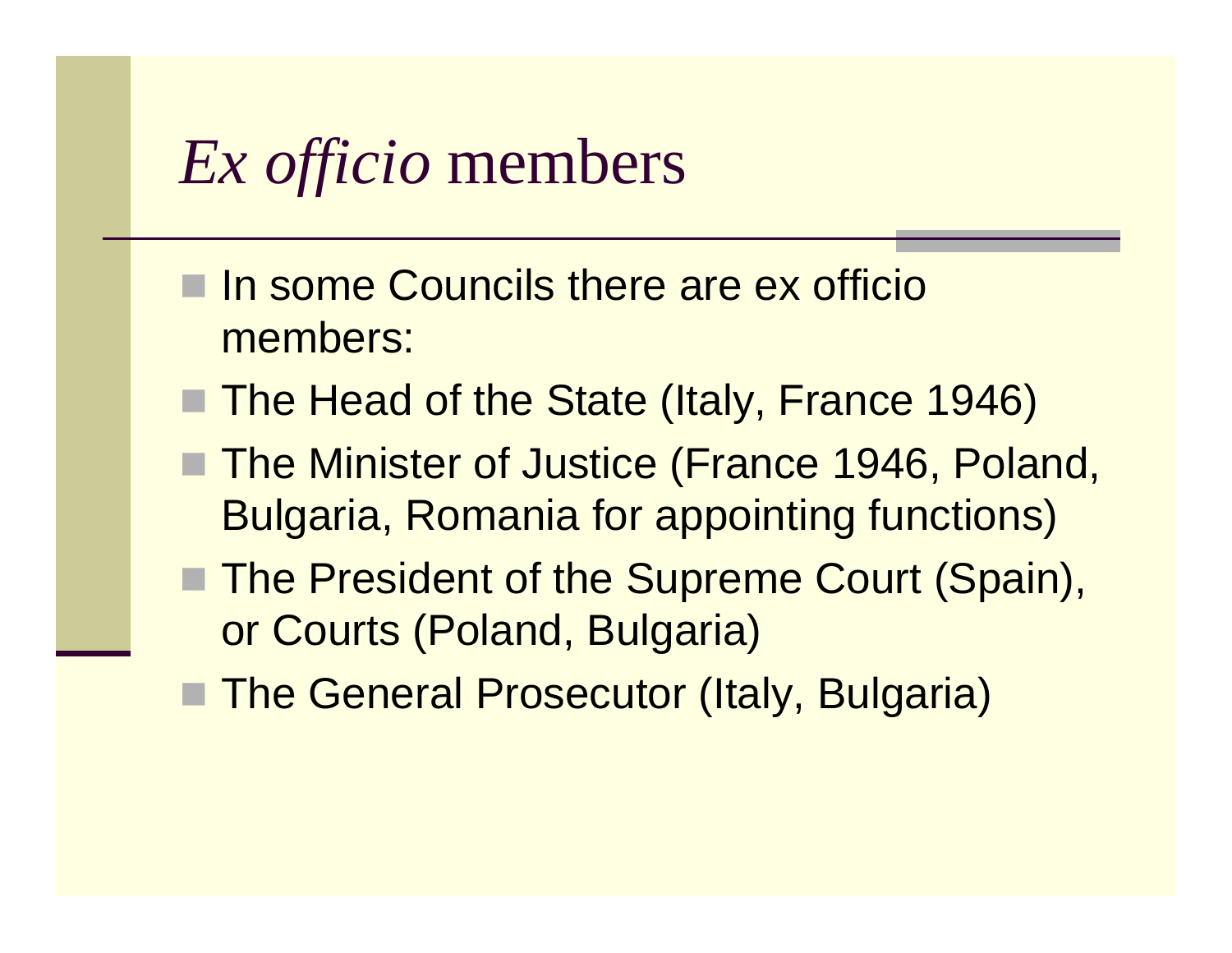# Presidency

- In some cases the President is elected by the Causeil (Raland) Council (Poland)
- In other cases there is an ex officio President<br>(Bulgeria: Minieter of Justica: Burgeria, anh (Bulgaria: Minister of Justice; Rumania, only in appointing functions; in disciplinary functions the President is the President of the Supreme Court)
- In other cases there is a ex officio formal President, with an elected vice president (Italy)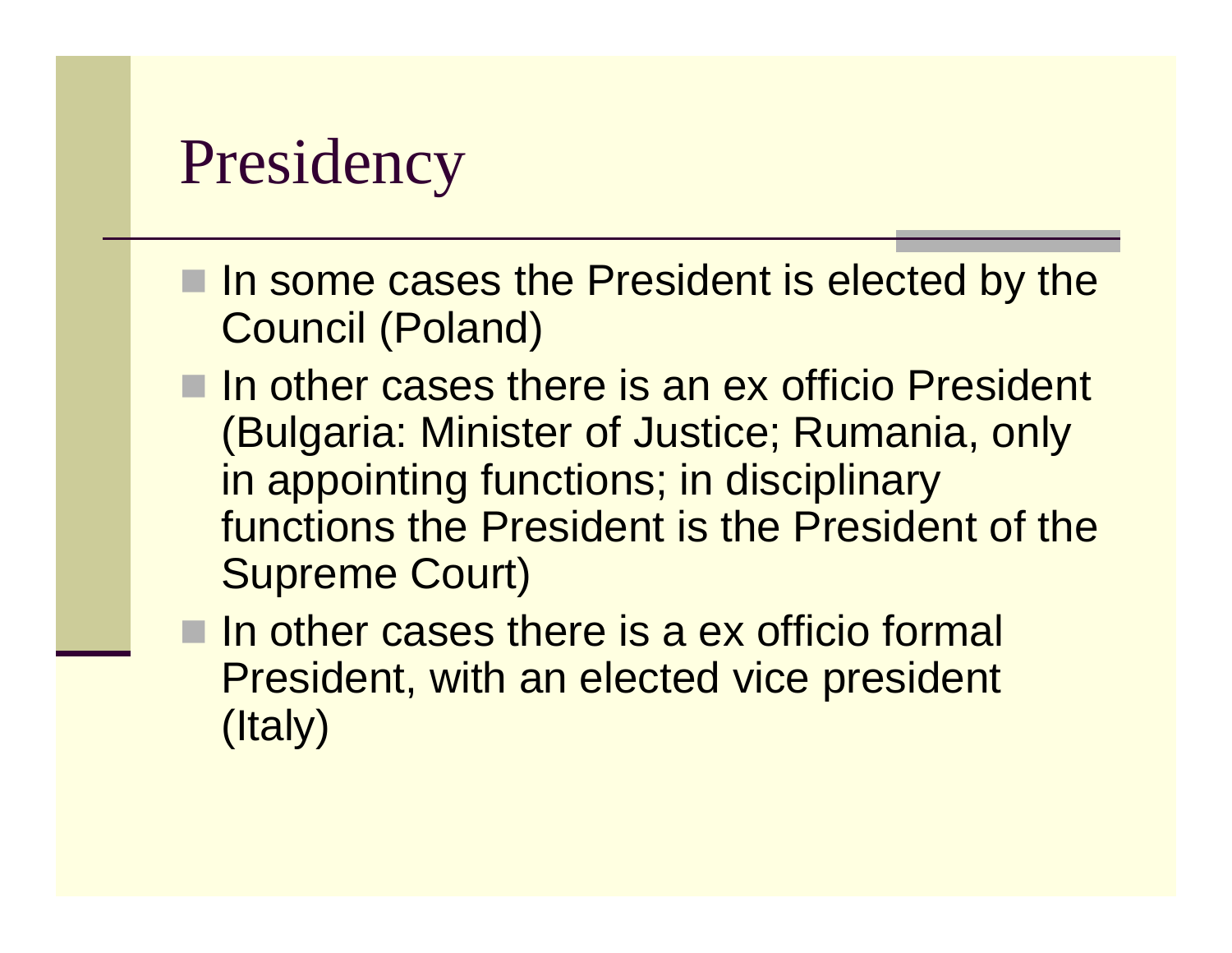Membership and election/appointment of members of a Judiciary Council

I. Self-government of the judiciary:

In this case, the Judiciary Council should be appointed by the judges themselves, through elections;

Another possibility is to give this function to the Supreme Court (France 1883, but with competences limited to the disciplinary jurisdiction)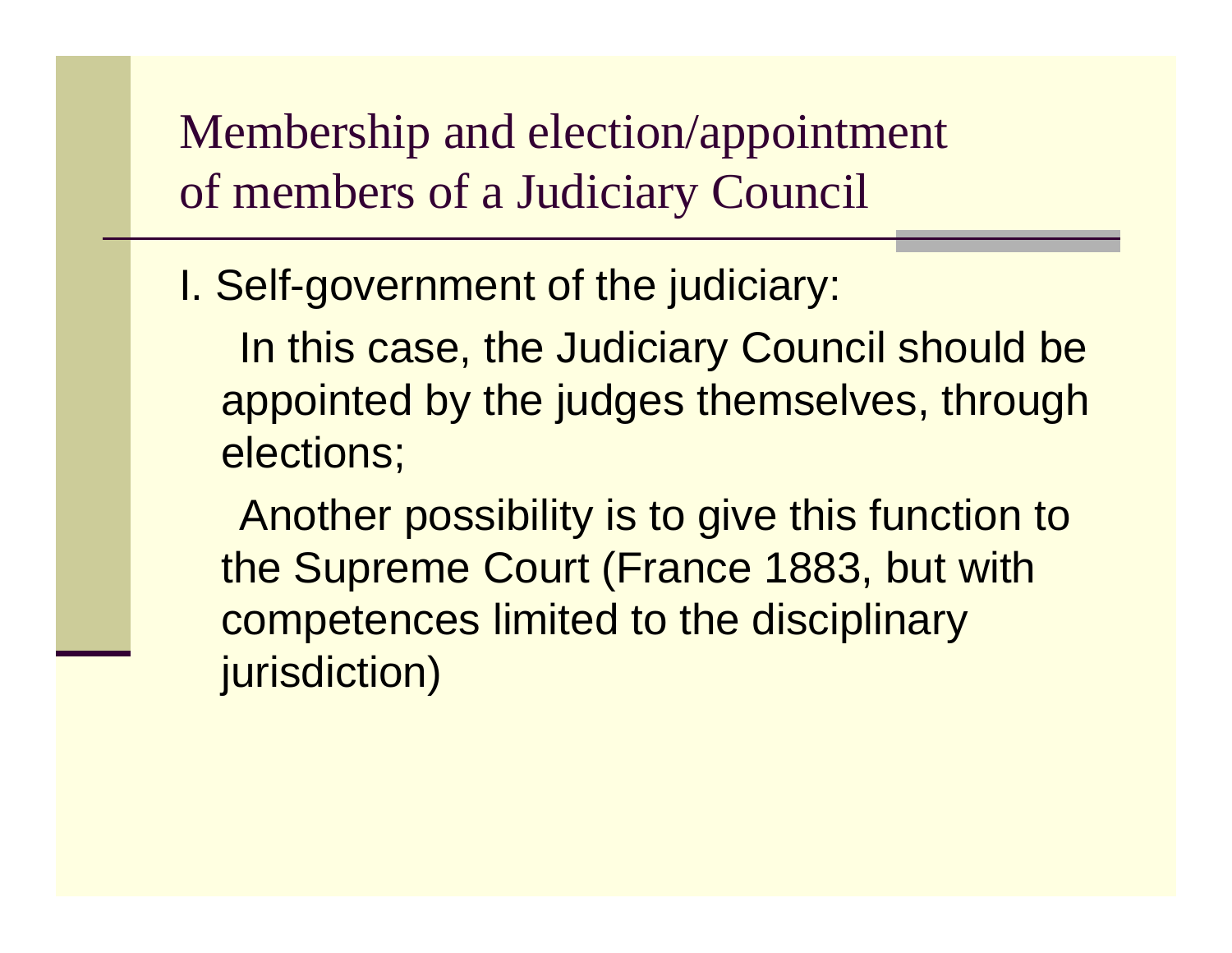#### Membership and election/appointment of members of a Judiciary Council

#### II. Mixed composition

- with majority of judges and a minority of non judges : Italy (non judicial members are law professors or barristers), Poland (the non judicial members are MPs), France 1993
- with minority of judges: France 1946
- with equal composition of judges and non-judges: Belgium (Conseil Superieur de la Justice: art. 151 of the Const., introduced in 1998)
- It is also relevant the majority for the adoption of decisions of the Judiciary Council: in Belgium 2/3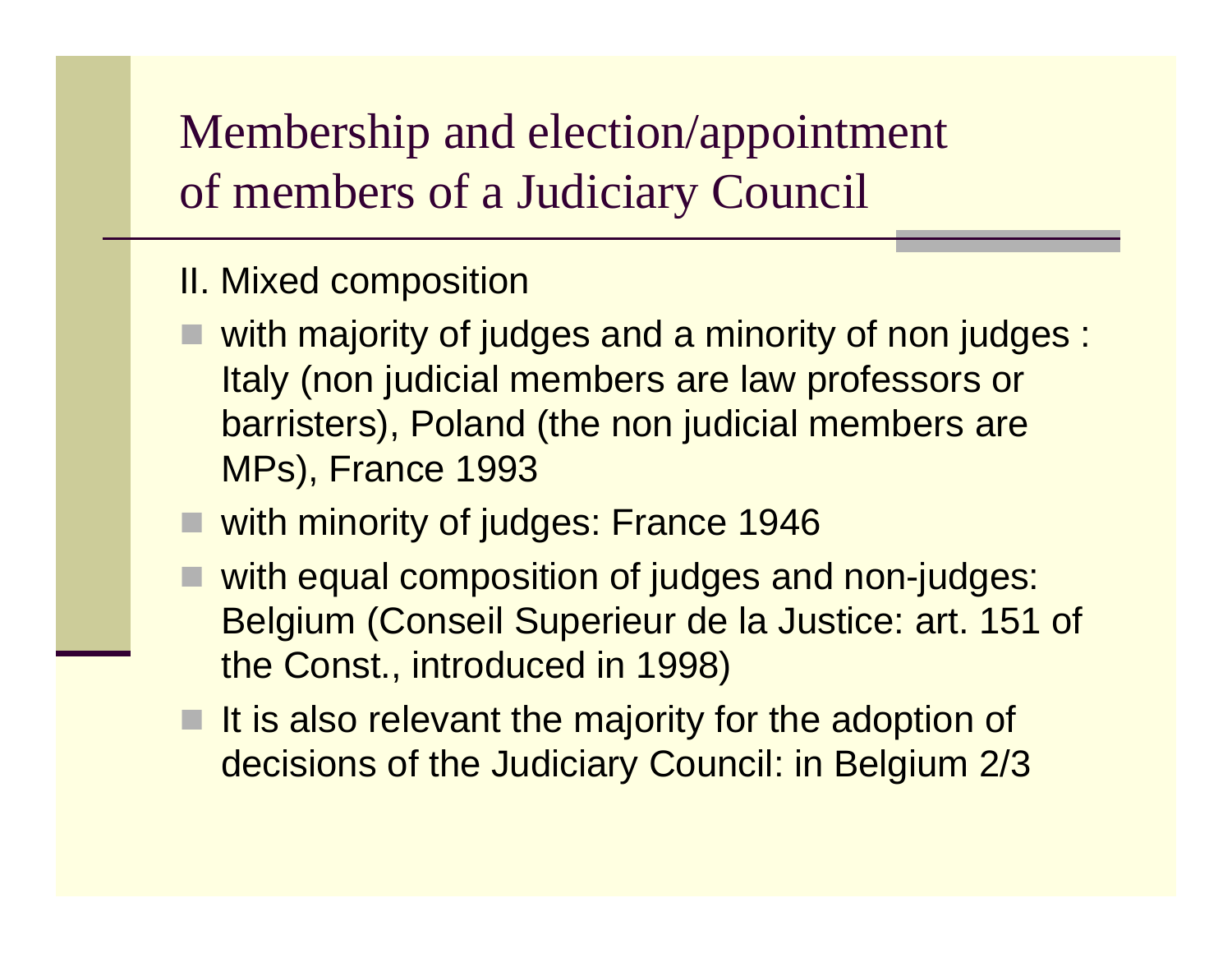#### Membership and election/appointment of members

#### III.

- Internal membership but external appointment: Spain (Ley orgánica 6/1985)
- **E** election by Parliament;
- **nonly judges can be elected;**
- **Election with qualified majority (3/5)**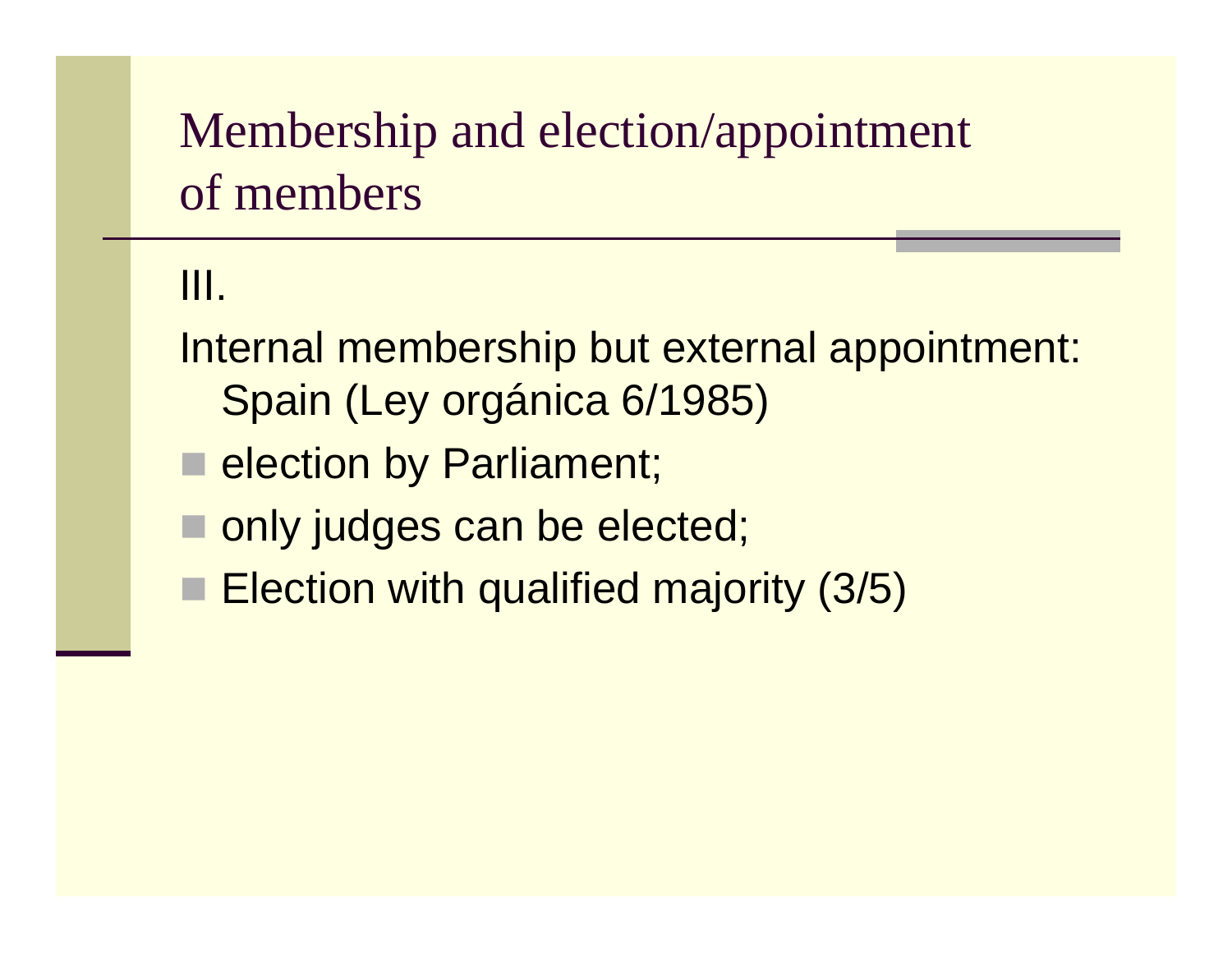Membership and election/appointment of members of a Judiciary Council

#### IV.

Political composition:

- parliamentary election (simple or qualified majority)
- **E appointment by the Government**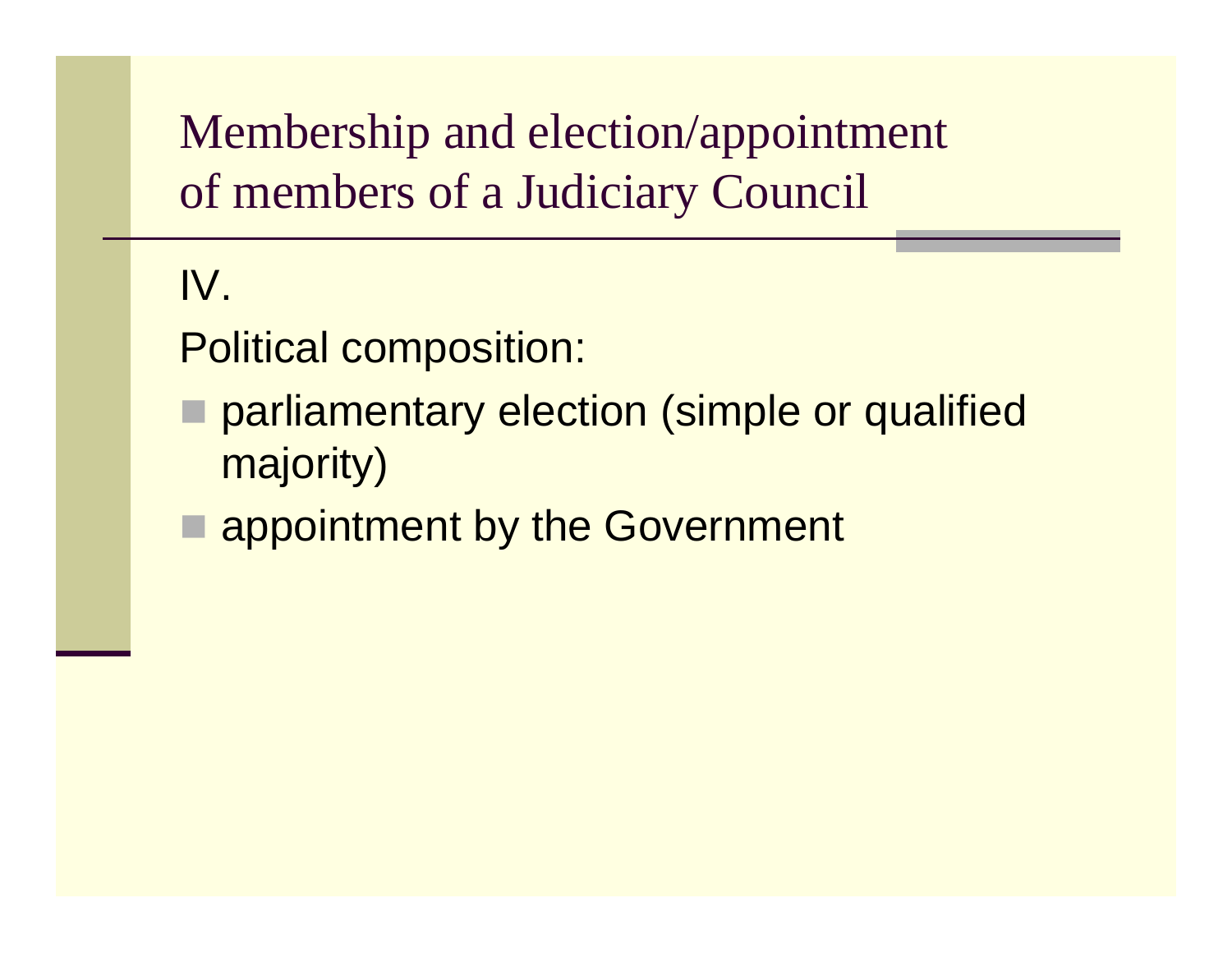#### The Italian Judiciary Council

#### 27 members

■ 3 ex officio members ■

\* President of the Republic, who is the President of the Council

- \* First President of the Supreme Court
- \* General Prosecutor of the Supreme Court

#### 24 elective members

- 16 elected by the judges between the different categories of judges
- 8 elected by Parliament (the two Chambers in joint session) with a 3/5 majority: they are usually shared between the majority (5) and opposition (3)

One of the members elected by Parliament is elected by judges as Deputy President of the Council, and he is the actual, day-by-day President, because the Head of the Statetakes part to the meetings only in some important circumstances.

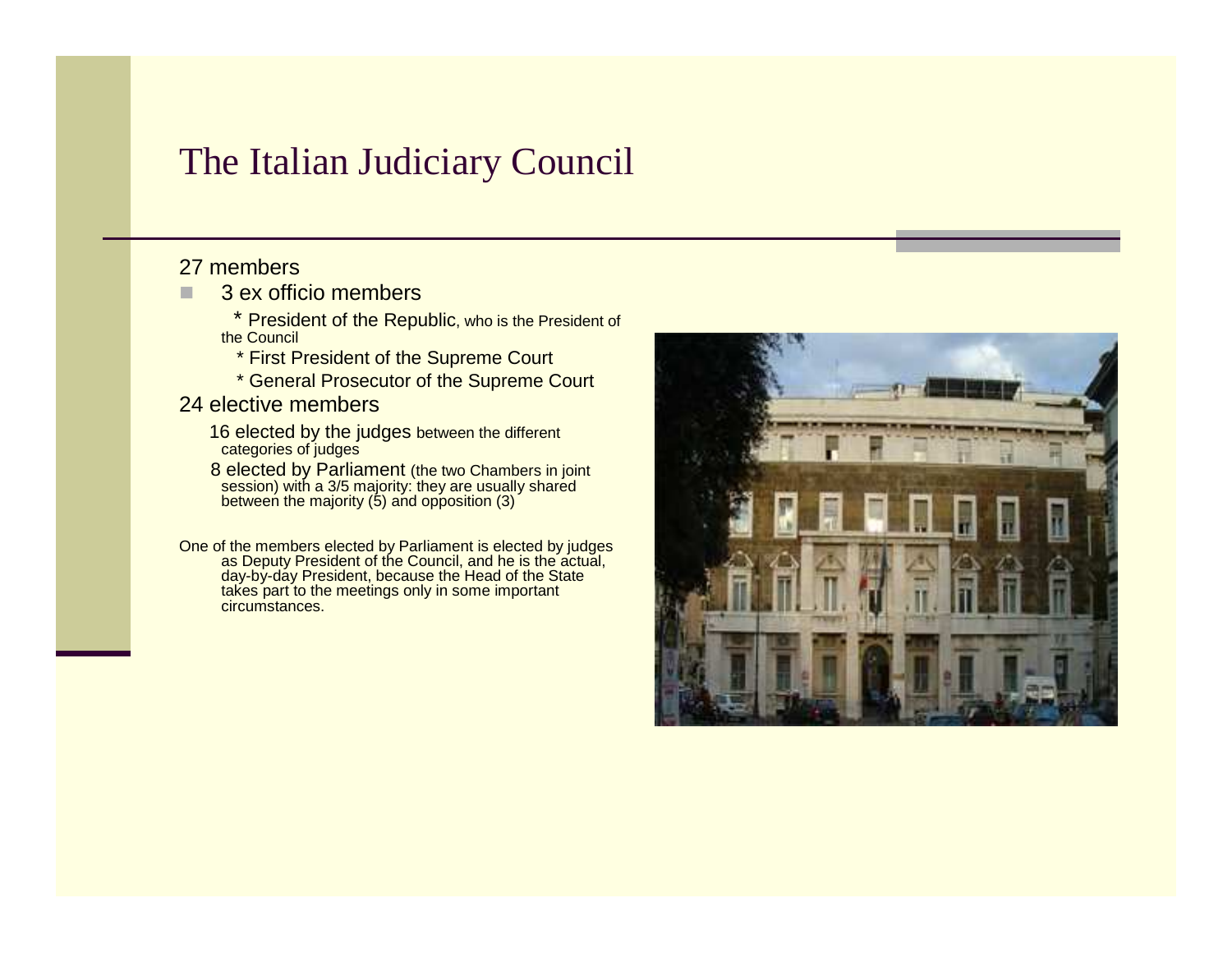# Powers of the Judiciary Councils

- advisory powers (France CSM section for prosecutors; Lithuania)
- decision powers (Italy, Spain, France section for judges)
- Final decision (France 1883, because the Judiciary Council was the Supreme Court) or appeal to the judiciary (if the Council is an Administrative authority, Italy)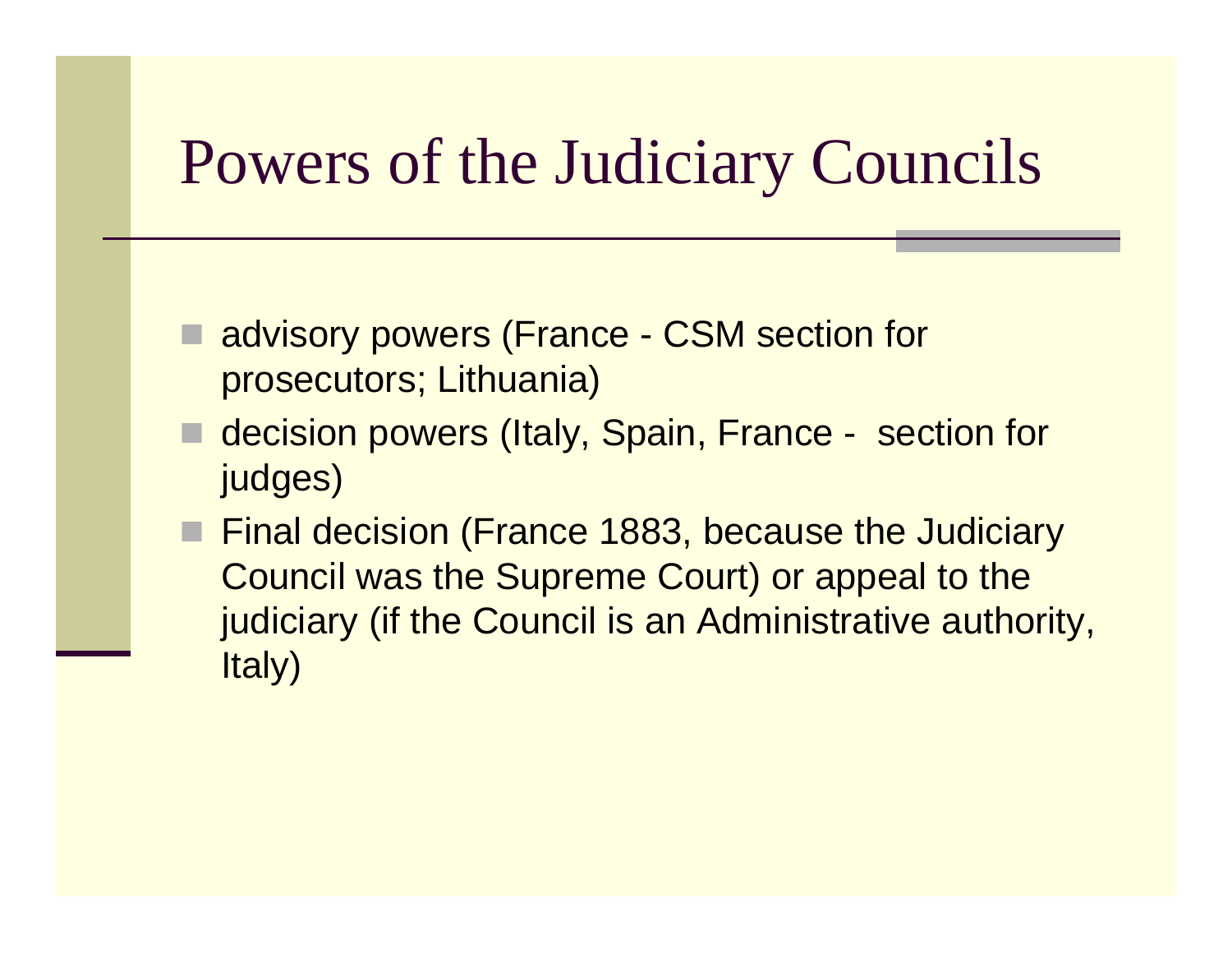# Functions of Judiciary Council

- П Selection of Judges
- Appointment of Judges
- П Training of Judges (initial and continual)
- **Promotions**  $\Box$
- П Transfer from one judicial position to another
- П Disciplinary responsibility
- п Removal
- П Self-regulation?
- П **Power to bring a constitutional**<br>Constitution before the Constitution question before the Constitutional **Court**
- Control of the Judiciary
- □ Preparing a Draft budget for the **Judiciary**
- No Judicial Council possesses ALL these functions
- The Functions depend from the historical circumstances of the institution of the Council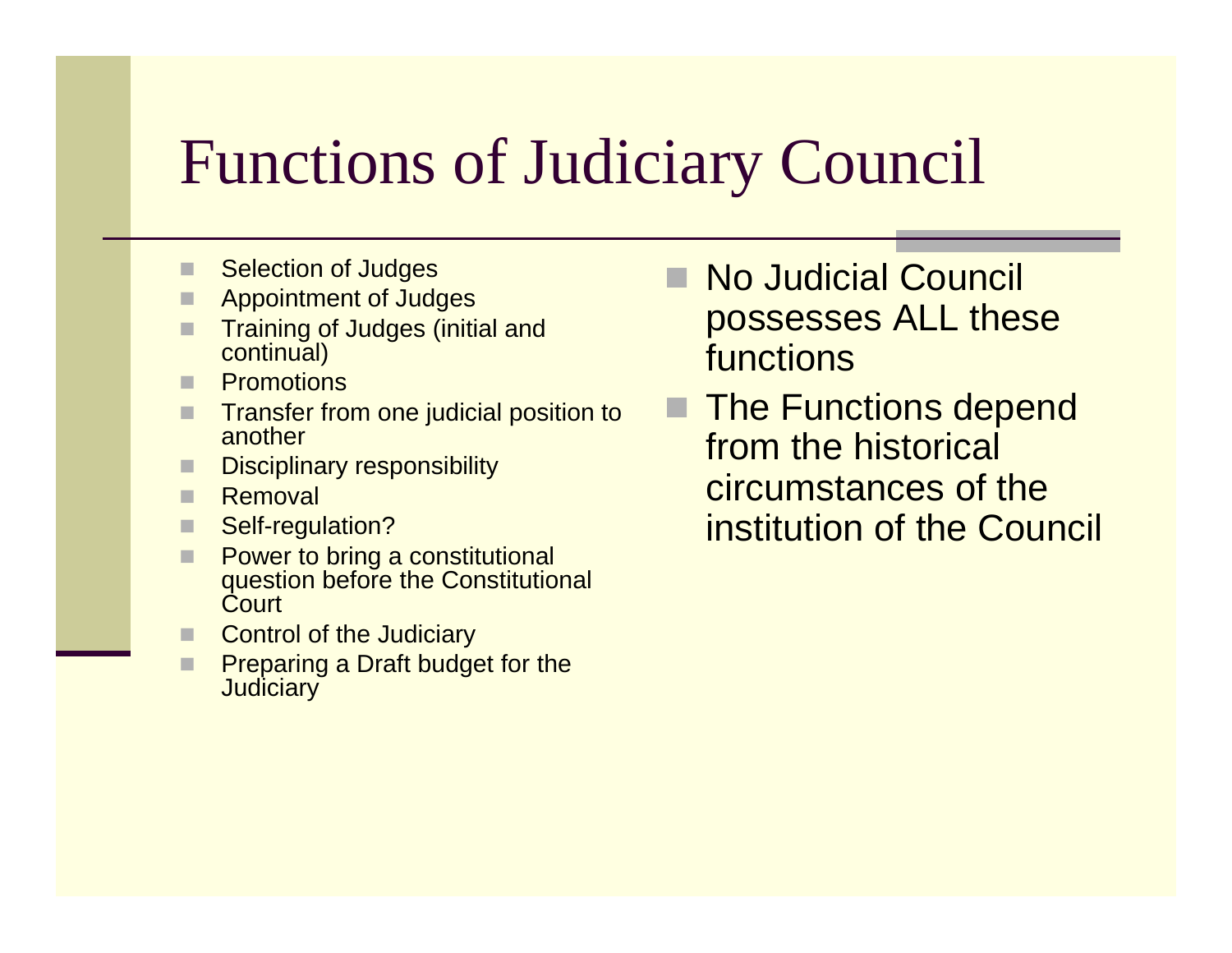### Whose independence? (1)

- The judiciary Council guarantees the independence and governs the career of ordinary judges.
- Which independence for "special judicial authorities"? In many<br>European Countries there is not a unitary Judiciary but boside H European Countries there is not a unitary Judiciary, but beside the jurisdictional power is divided between "ordinary judges" and "special judges", who are instituted to deal with specific – albeit sometimes broad - matters: it is usually the case of Administrative judges and Fiscal judges, but sometimes also of other corps of judges, separated from the ordinary.
- E In some Countries (Italy, France) the Judiciary Council is empowered only with the task of granting the independence of the ordinary judiciary.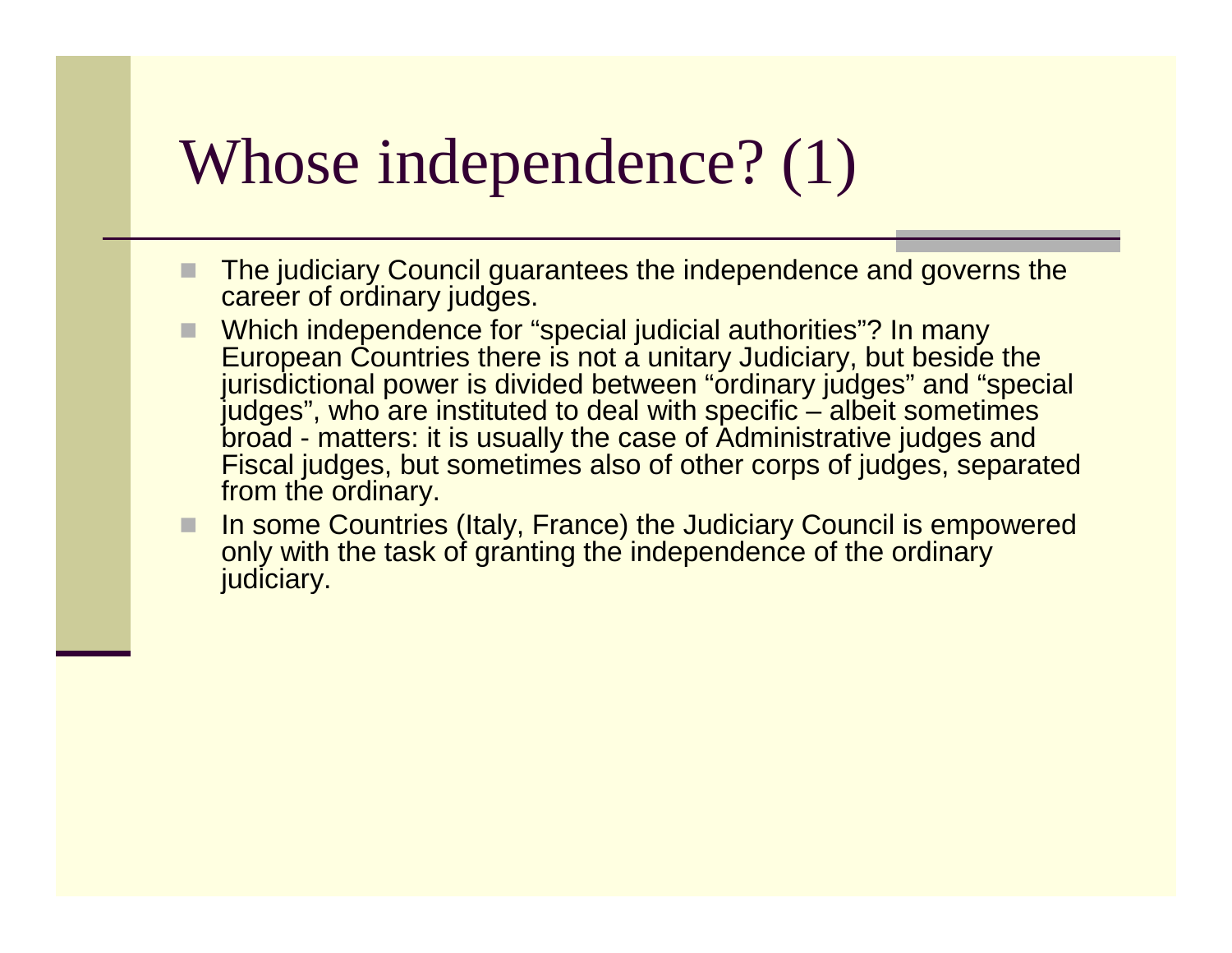### Whose independence? (2)

- Some more recent Constitutions provide for Judiciary Councils with the responsibility to guarantee the independence of all judges, included administrative judges: Bulgaria (art. 130 Const.), Poland (art. 187 Const.)
- Only in a recent phase mechanisms to guarantee the independence of "special judges" have been created usually not at the constitutional П "special judges" have been created, usually not at the constitutional level (this is the case of Portugal, where we find three Judiciary Council: for judges, for public prosecutors and for administrative or tax judges), but by the ordinary legislation (the Council of Presidency of the Administrative Judiciary created in Italy in 1982 and the similar authorities created for the other special judges in the following decades).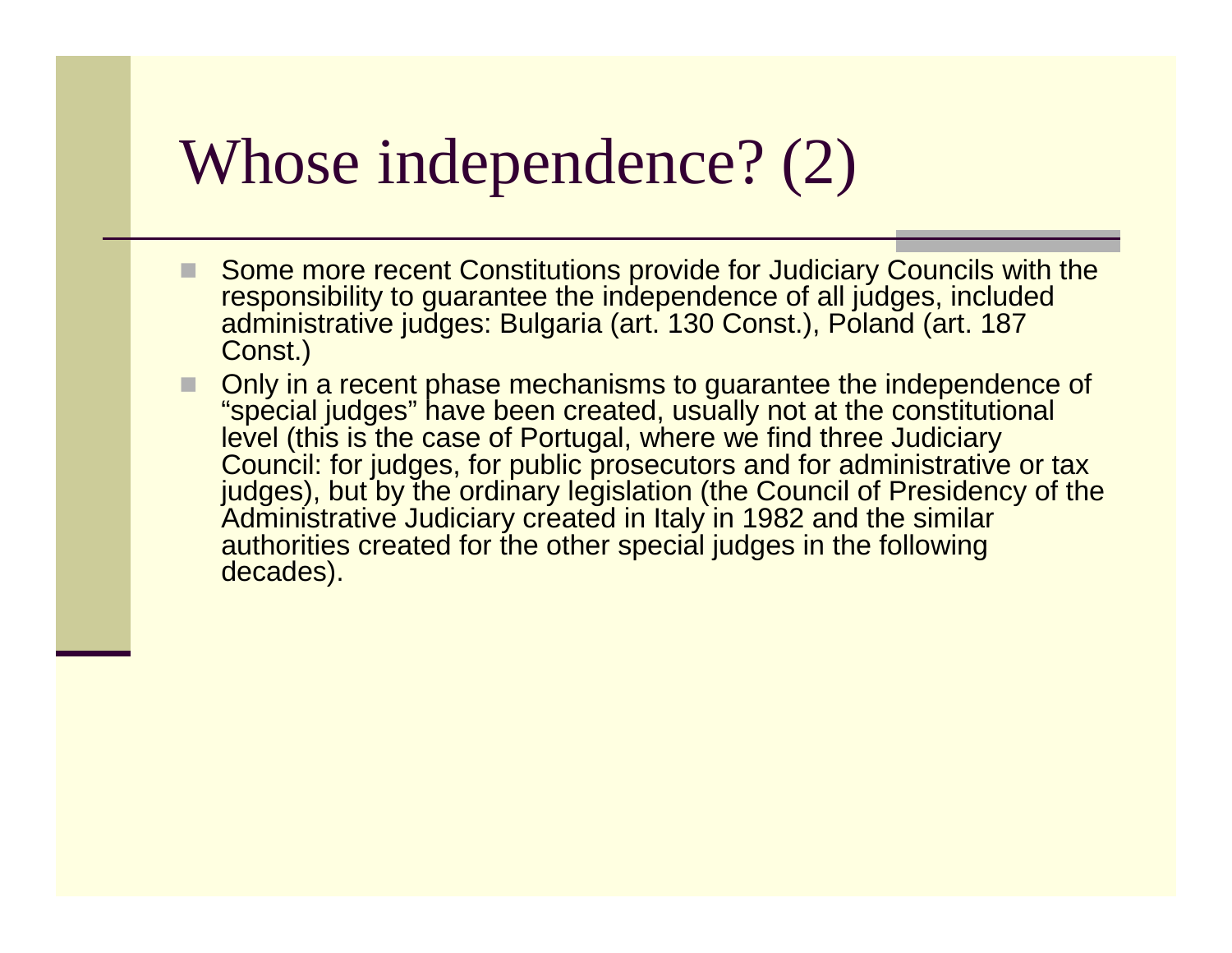# Judiciary Council and public prosecutors

- 1. A single Judiciary Council both for judges and public prosecutors, who enjoy the same guarantees enjoyed by judges (Italy)
- 2. A single Judiciary Council with two "sections" one responsible for judges, the other for public prosecutor (France)
- 3. Two Judiciary Councils, one responsible for judges, the other for public prosecutor (Portugal, Spain)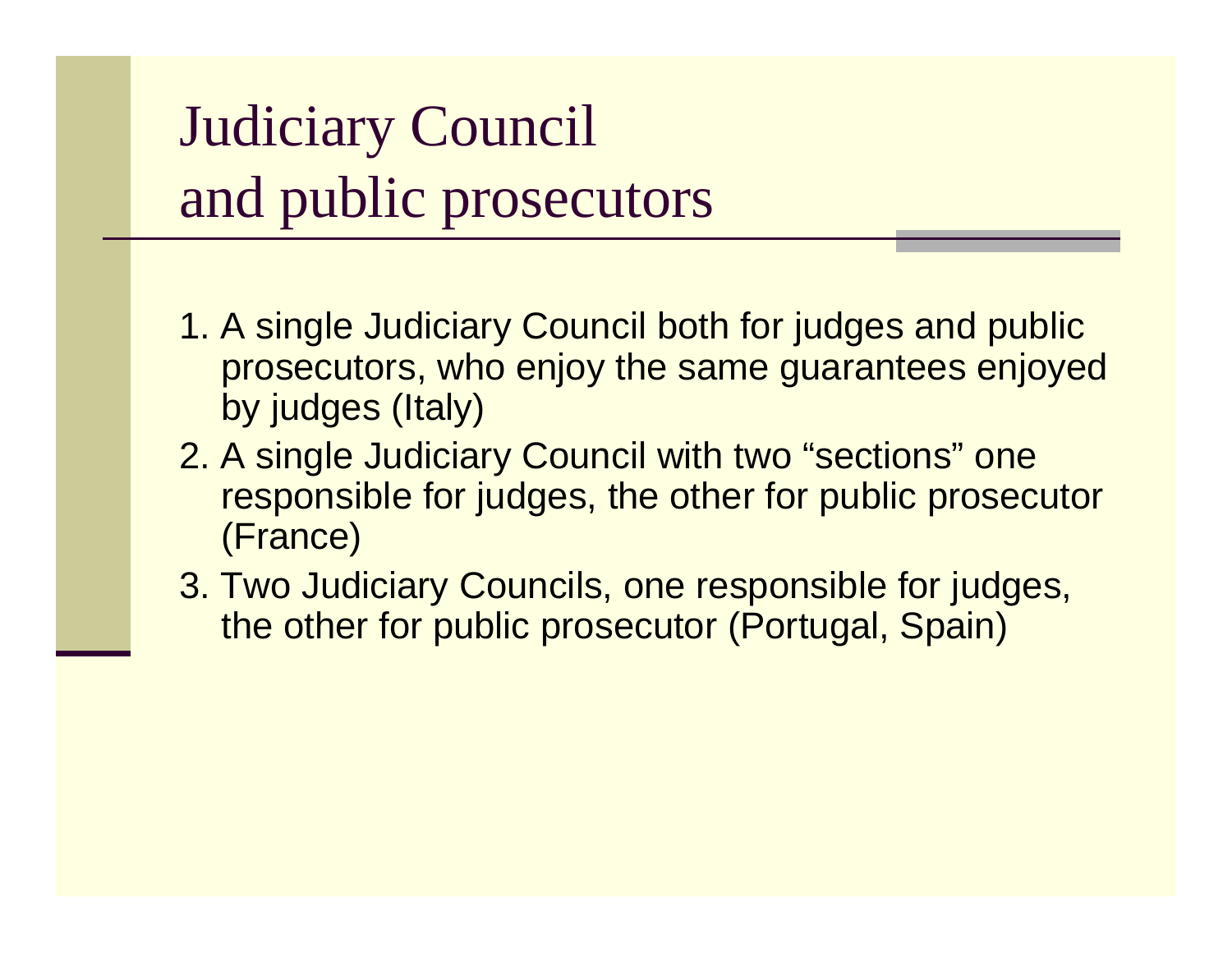#### Relations of the Judiciary Council with other Constitutional powers or authorities:

- Minister of Justice, usually still responsible for some services related to justice, mainly of organizational caracter (e.g. buildings, prisons, inspections, non judicial personnel of the Courts, etc. italy)
- H Supreme Court
- Regional governments (decentralization of services at the regional<br>level: Spain: decentralization of some functions of the Judiciary Cou level: Spain; decentralization of some functions of the Judiciary Council to the "district judiciary council": Italy)
- In Belgium the Council is composed of two section, one french-<br>spoaking and the other dutch-spoaking E speaking and the other dutch-speaking
- Constitutional Court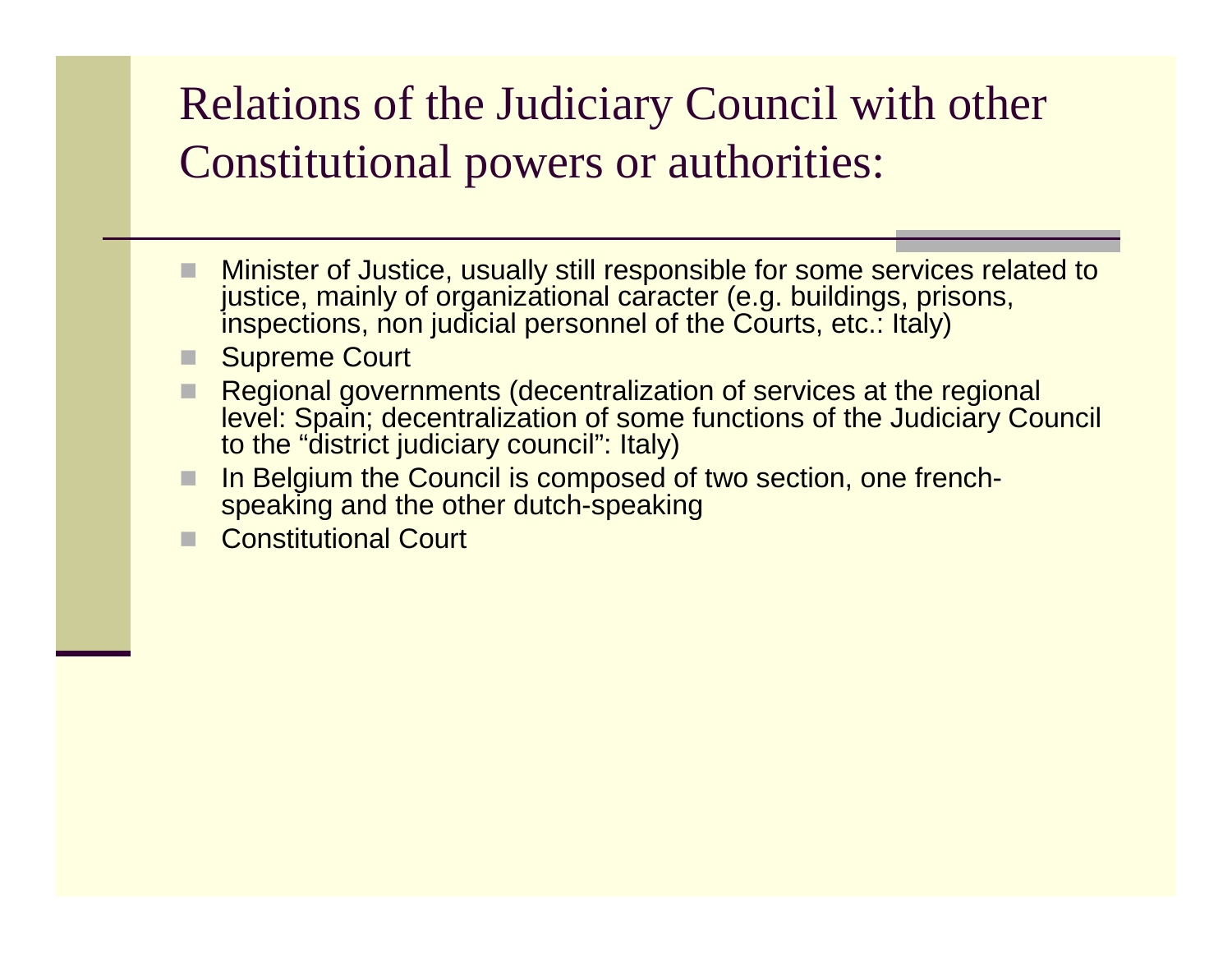# The Judiciary: a power without control?

- This set of measures or some of them – should ensure the independence of the judiciary and of the judge.
- $\blacksquare$  Is there a limit to independence? independence?
- Does independence require<br>that the judge should be free that the judge should be free from every responsibility for his acts?

Forms of responsibility:

- **Disciplinary**  $\rightarrow$  omissions corr Disciplinary → actions or<br>omissions corresponding to judicial duties
- $\Box$  Civil  $\rightarrow$  responsion Civil → responsibility for<br>damages in exercising judicial duties (limitations?)
- Criminal  $\rightarrow$  crimes committed by<br>the judge in the exercise of his the judge in the exercise of his duty
- $\Box$  Political  $\rightarrow$  only in the form of subjection to criticism subjection to criticism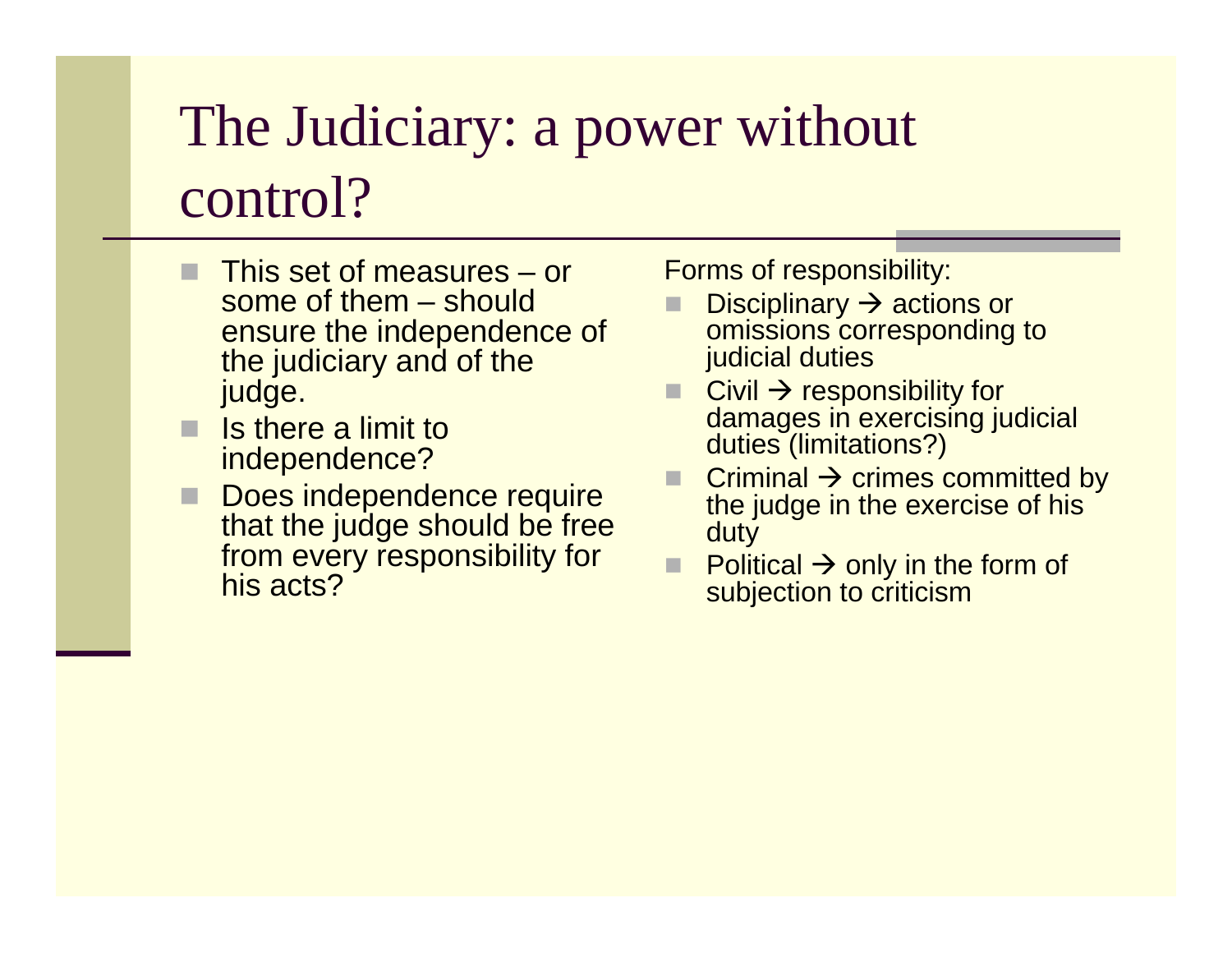# Accountability

- Evaluating judicial performances
- П Fostering continual (life-long) judicial training
- E Checking the efficiency of the judiciary system, promoting internal self control (controls of the quality of the judicial service does not infringe upon independence)
- This profile has been strongly developed by the Belgian Judiciary<br>Council, that is compatent also an bearing complaints concerning Council, that is competent also on hearing complaints concerning the functioning of the Judicial system (the judiciary can examine complaints itself or transmit complaints to competent authorities). The Belgian Council can also organize inquiries on the working of the Judicial System. Doing this, the Council must respect the independence of the Judiciary and cannot intervene in specific judicial cases